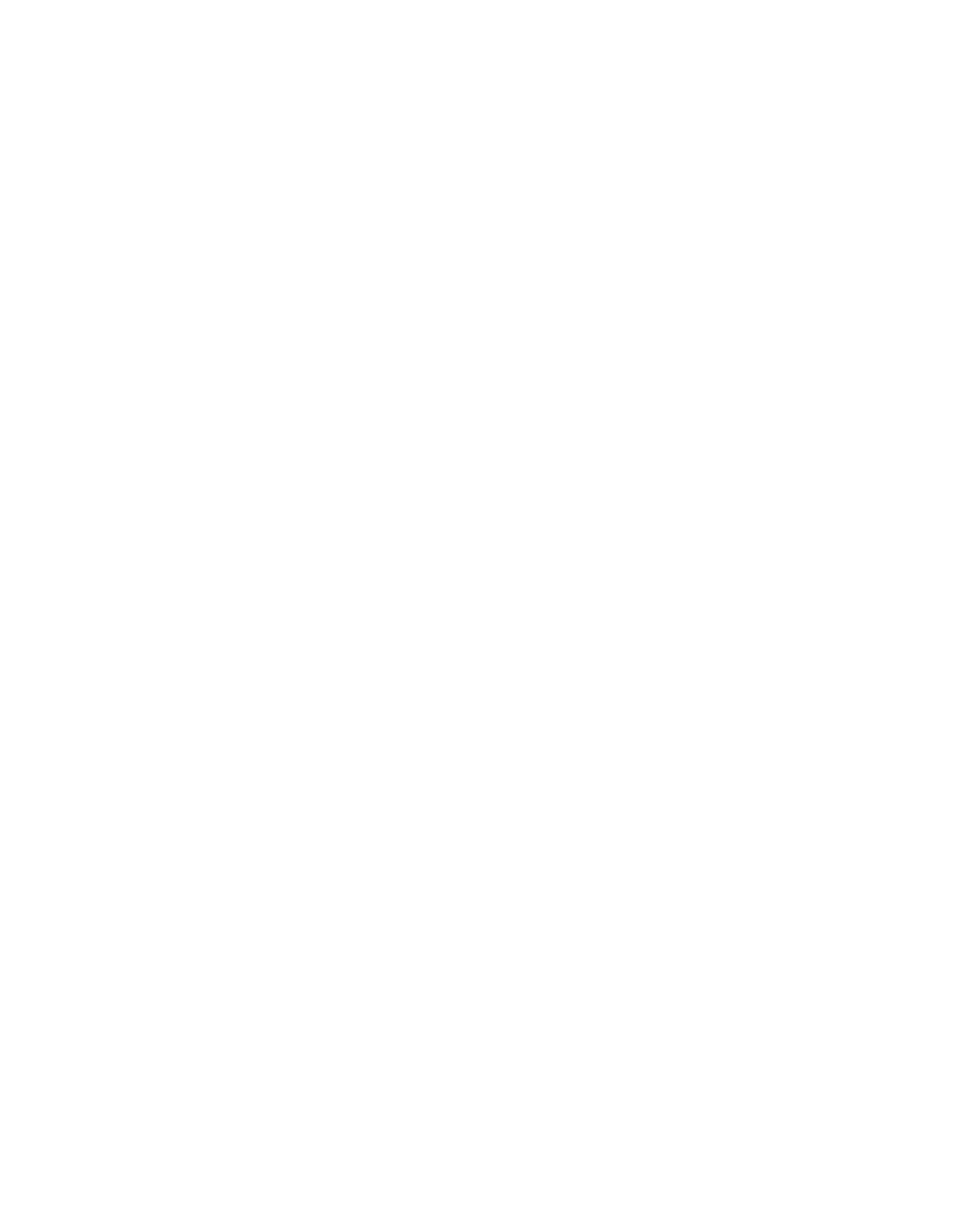This environmental assessment and review framework is a document of the borrower. The views expressed herein do not necessarily represent those of ADB's Board of Directors, Management, or staff, and may be preliminary in nature. Your attention is directed to the "terms" [of use"](http://www.adb.org/terms-use) section on ADB's website.

In preparing any country program or strategy, financing any project, or by making any designation of or reference to a particular territory or geographic area in this document, the Asian Development Bank does not intend to make any judgments as to the legal or other status of any territory or area.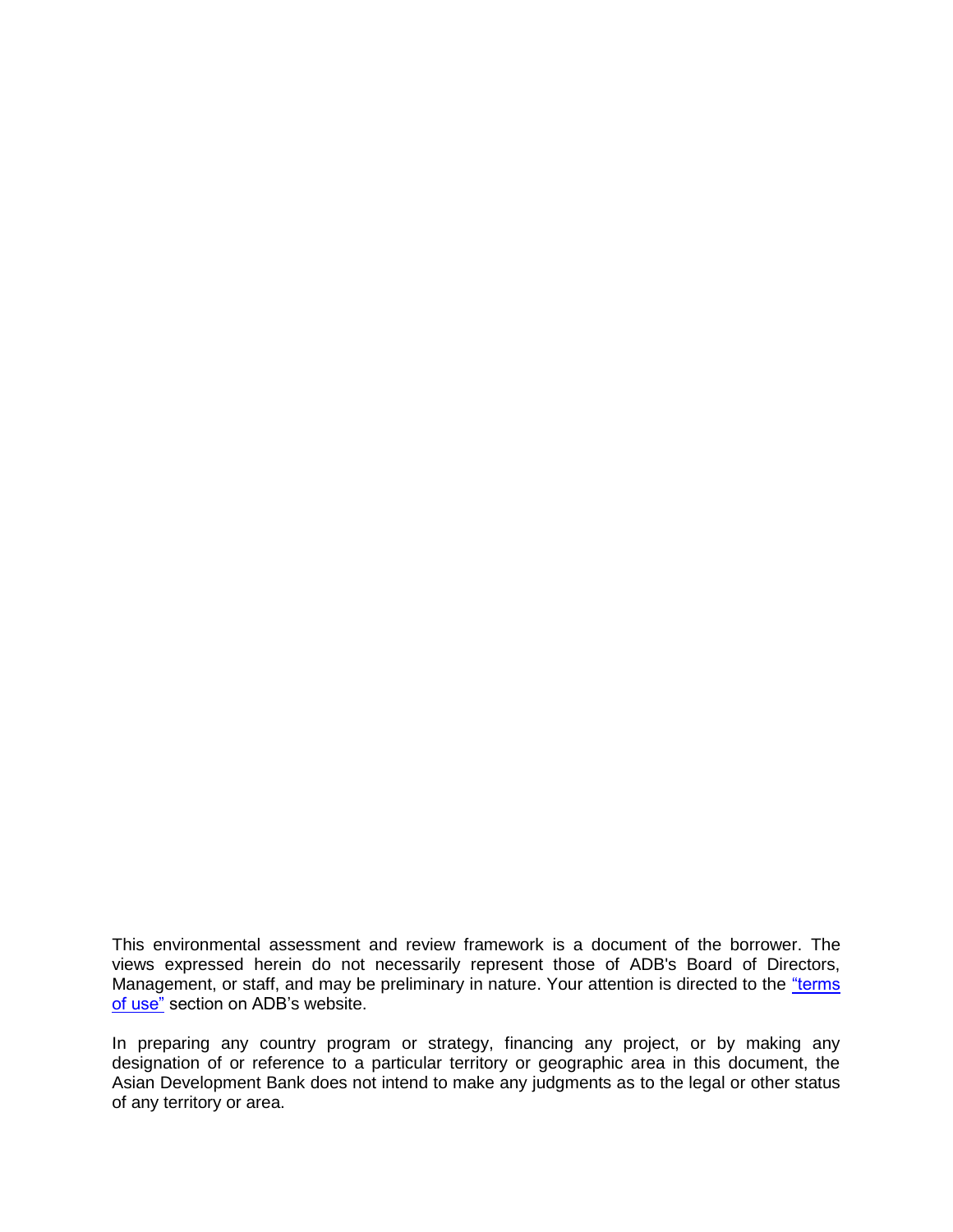# **CURRENCY EQUIVALENTS**

(as of 1 May 2016)

Currency unit – Nepalese rupee/s (NRs)  $NRs1.00 = $0.0093$  $$1.00 = NRs107$ 

# **Abbreviations and Units**

| ADB                | Asian Development Bank                                |
|--------------------|-------------------------------------------------------|
| <b>COPB</b>        | <b>Country Operation Business Plan</b>                |
| EA                 | <b>Executing Agency</b>                               |
| <b>EARF</b>        | <b>Environmental Assessment and Review Framework</b>  |
| <b>EHS</b>         | Environmental, health and safety                      |
| <b>EMP</b>         | <b>Environmental Management Program</b>               |
| GoN                | Government of Nepal                                   |
| <b>GRM</b>         | Grievance redress mechanism                           |
| GWh                | Giga-watt hour                                        |
| IEE                | Initial Environmental Examination                     |
| IPP                | <b>Independent Power Producer</b>                     |
| <b>IUCN</b>        | <b>International Union for Conservation of Nature</b> |
| kW                 | Kilowatt                                              |
| kWp                | Kilowatt peak                                         |
| MoE                | Ministry of Energy                                    |
| MoEnv              | Ministry of Environment, Science and Technology       |
| MoF                | Ministry of Finance                                   |
| <b>MoWR</b>        | Ministry of Water Resources                           |
| <b>MW</b>          | Megawatt                                              |
| <b>NGO</b>         | Non-government organization                           |
| <b>PMU</b>         | Project Management Unit                               |
| <b>REA</b>         | <b>Rapid Environmental Assessment</b>                 |
| RoW                | Right-of-way                                          |
| <b>SCF</b>         | <b>Strategic Climate Fund</b>                         |
| <b>SPS</b>         | <b>Safeguard Policy Statement</b>                     |
| tCO <sub>2</sub> e | tons carbon dioxide equivalent                        |
| <b>UC</b>          | <b>User Committee</b>                                 |
| <b>UNFCCC</b>      | United Nations Framework Convention on Climate Change |
| <b>VDC</b>         | <b>Village Development Committee</b>                  |

#### **NOTE**

In this report, "\$" refers to US dollars.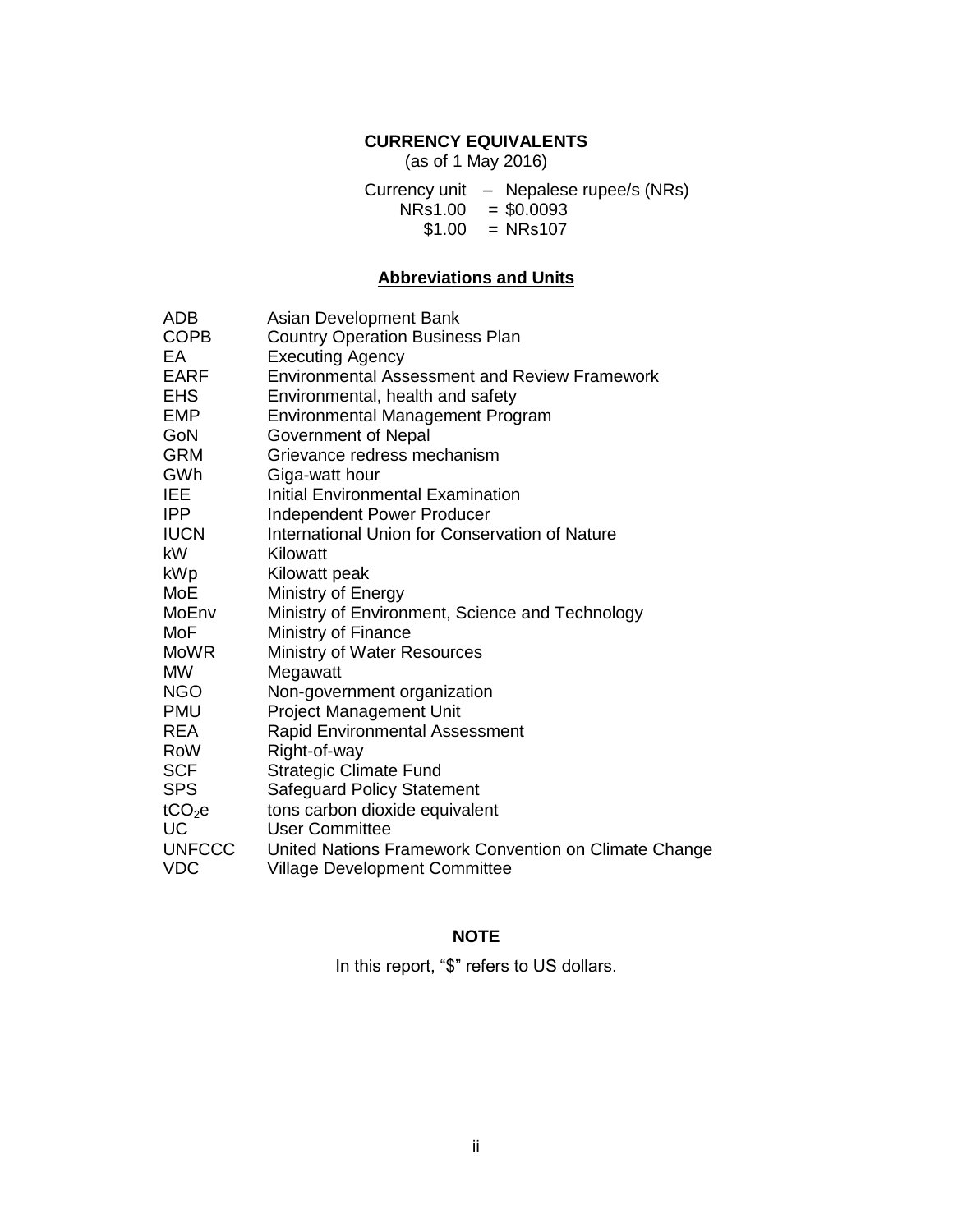#### **Table of Contents**

| 1.                                                                          | <b>INTRODUCTION</b>                                                                                                                                                                | 1                                               |
|-----------------------------------------------------------------------------|------------------------------------------------------------------------------------------------------------------------------------------------------------------------------------|-------------------------------------------------|
| 2.                                                                          | <b>PROJECT AND OUTPUT OVERVIEW</b>                                                                                                                                                 | 1                                               |
| 3.<br>3.1<br>3.2<br>3.3<br>3.4                                              | ASSESSMENT OF LEGAL FRAMEWORK AND INSTITUTIONAL CAPACITY<br>Legal Framework<br><b>International Environmental Agreements</b><br><b>ADB Policy</b><br><b>Institutional Capacity</b> | $\overline{2}$<br>$\overline{2}$<br>4<br>5<br>6 |
| 4.<br>4.1                                                                   | ANTICIPATED ENVIRONMENTAL IMPACTS AND SUB-PROJECT ASSESSMENT<br><b>Environmental Assessment of Sub-Projects</b>                                                                    | 7<br>8                                          |
| 5.                                                                          | <b>CONSULTATION, INFORMATION DISCLOSURE, AND GRIEVANCE REDRESS</b><br><b>MECHANISM</b>                                                                                             | 9                                               |
| 5.1<br>5.2                                                                  | <b>Consultation and Information Disclosure</b><br>Grievance Redress Mechanism                                                                                                      | 9<br>9                                          |
| 6.                                                                          | <b>INSTITUTIONAL ARRANGEMENTS AND RESPONSIBILITIES</b>                                                                                                                             | 12                                              |
| 7.                                                                          | <b>MONITORING AND REPORTING</b>                                                                                                                                                    | 13                                              |
| APPENDIX A: Rapid Environmental Assessment (REA) Checklist for Solar Energy |                                                                                                                                                                                    |                                                 |

**[APPENDIX B: SOLAR INSTALLATIONS ENVIRONMENTAL ASSESSMENT CHECKLIST](#page-23-0)**

**APPENDIX C: Prohibited Investment Activities List**

**APPENDIX D: National Ambient Air Quality Standard, 2012**

**APPENDIX E: Sound Quality National Standard, 2012**

**APPENDIX F: National Drinking Water Quality Standards, 2006**

**List of Tables**

| Table 1: Environmental Regulatory Framework Relevant to the Project  3 |  |
|------------------------------------------------------------------------|--|
|                                                                        |  |

**List of Figures**

**Figure 1: VDC-Level Grievance Redress Committee**.............**Error! Bookmark not defined.**8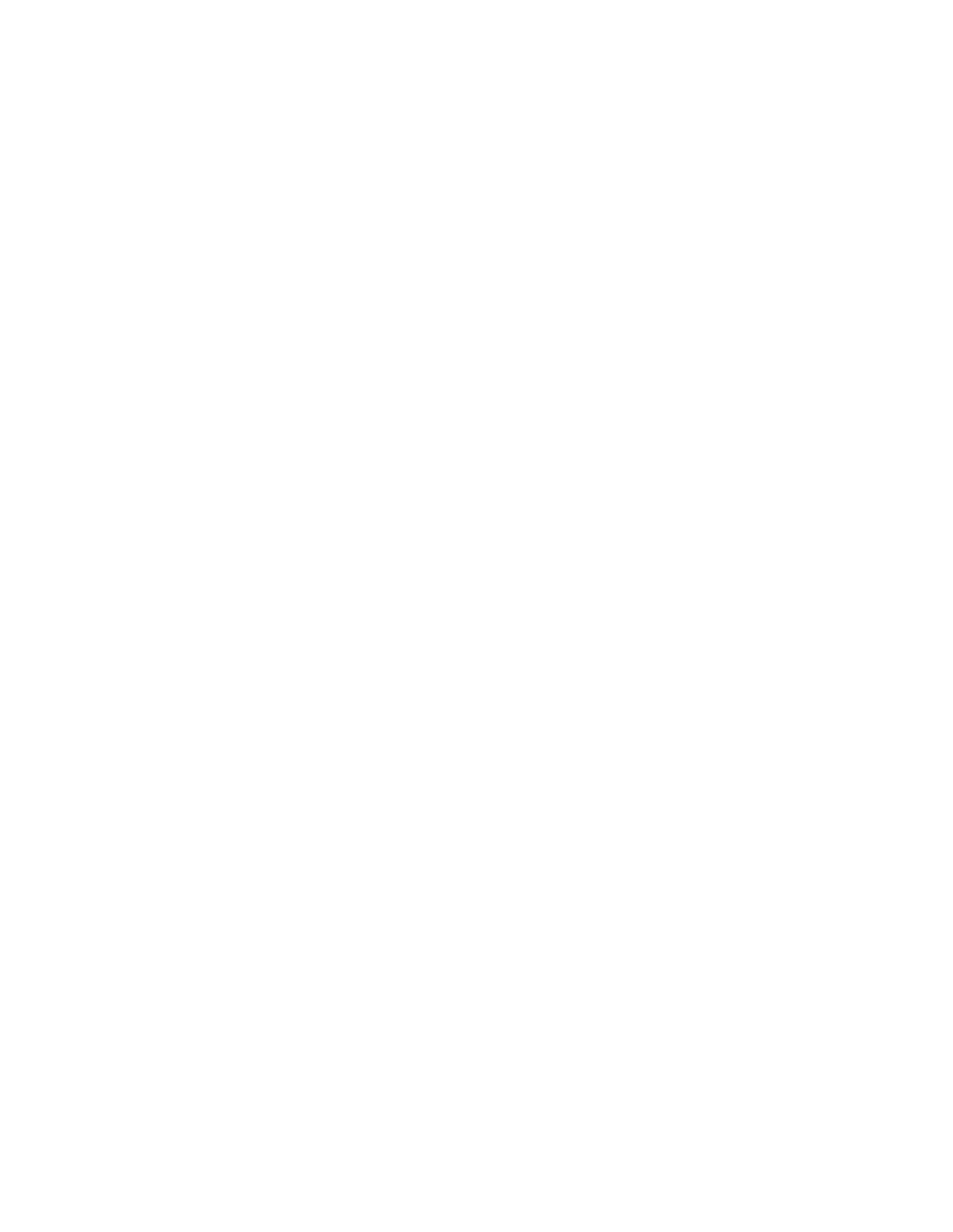# **1. INTRODUCTION**

<span id="page-6-0"></span>1. This document provides the Environmental Assessment and Review Framework (EARF) procedures to be followed for all proposed sub-projects of the proposed Utility Scale Solar PV Projects Development component (the Project) of the South Asia Subregional Economic Cooperation (SASEC) Power System Expansion Project.<sup>1</sup> The Project components include (i) grid-connected utility-scale solar PV system at multiple sites; and (ii) technical assistance for project implementation.

2. Grid connected solar power installations (sub-projects) will be identified, screened, categorized, and assessed during Project implementation with an environmental management plan prepared and implemented as appropriate. The EARF outlines the procedures that will be followed for environmental assessment and review of all proposed sub-projects in accordance with the Asian Development Bank (ADB) *Safeguard Policy Statement 2009* (SPS 2009), and Government of Nepal (GoN) regulatory requirements. The EARF is intended primarily for use and reference by: (i) the Nepal Electricity Authority (NEA) as the EA; (ii) independent power producers (IPPs) who construct, own, and operate solar power plants as IAs; and (iii) ADB. The EARF will be translated into Nepali and disseminated to concerned public/parties accordingly, with the English version posted on the ADB website.

# **2. PROJECT AND OUTPUT OVERVIEW**

<span id="page-6-1"></span>3. The Project will facilitate improved electricity service reliability and energy security through output-based aid for installation and operation of utility-scale solar PV system installations at multiple sites. The Project is needed to address chronic electricity and fuel shortages which have grown worse in Nepal.

4. Country diagnostic studies indicate that unequal access to infrastructure, including electricity, is one of the critical constraints to Nepal's inclusive growth<sup>2</sup>. The Project will (i) bring about transformational impacts through scaling up output from solar energy systems, and (ii) provide technical assistance to ensure efficient start-up and sustainable operations. The Project will facilitate productive end uses of energy for grid-connected consumers.

5. The focus of the Project is to catalyze private sector participation in utility-scale solar power development, which is critical to improving energy security and electricity service reliability. The Project outputs will be:

- (i) At least 25 MW of grid-connected utility scale solar PV capacity, distributed over various project sites, with planned capacity of at least 1 MW per site, and a total number of around 15 subprojects is expected to be developed; and
- (ii) Technical assistance for capacity development of NEA, IPPs, and other stakeholders for project implementation.

 $\overline{a}$ 

<sup>1</sup> This component was originally identified as part of an energy sector program loan. Due to the ongoing electricity and fuel shortages in Nepal, ADB and the Government of Nepal agreed to combine the solar development component with the SASEC Power System Expansion Project. This EARF is applicable to the utility-scale solar installations (subprojects) developed under Additional Financing to the SASEC project.

<sup>&</sup>lt;sup>2</sup> Asian Development Bank, United Kingdom Department for International Development, and International Labor Organization. 2009. *Country Diagnostic Studies – Highlights of Nepal: Critical Development Constraints*. Manila London, and Geneva.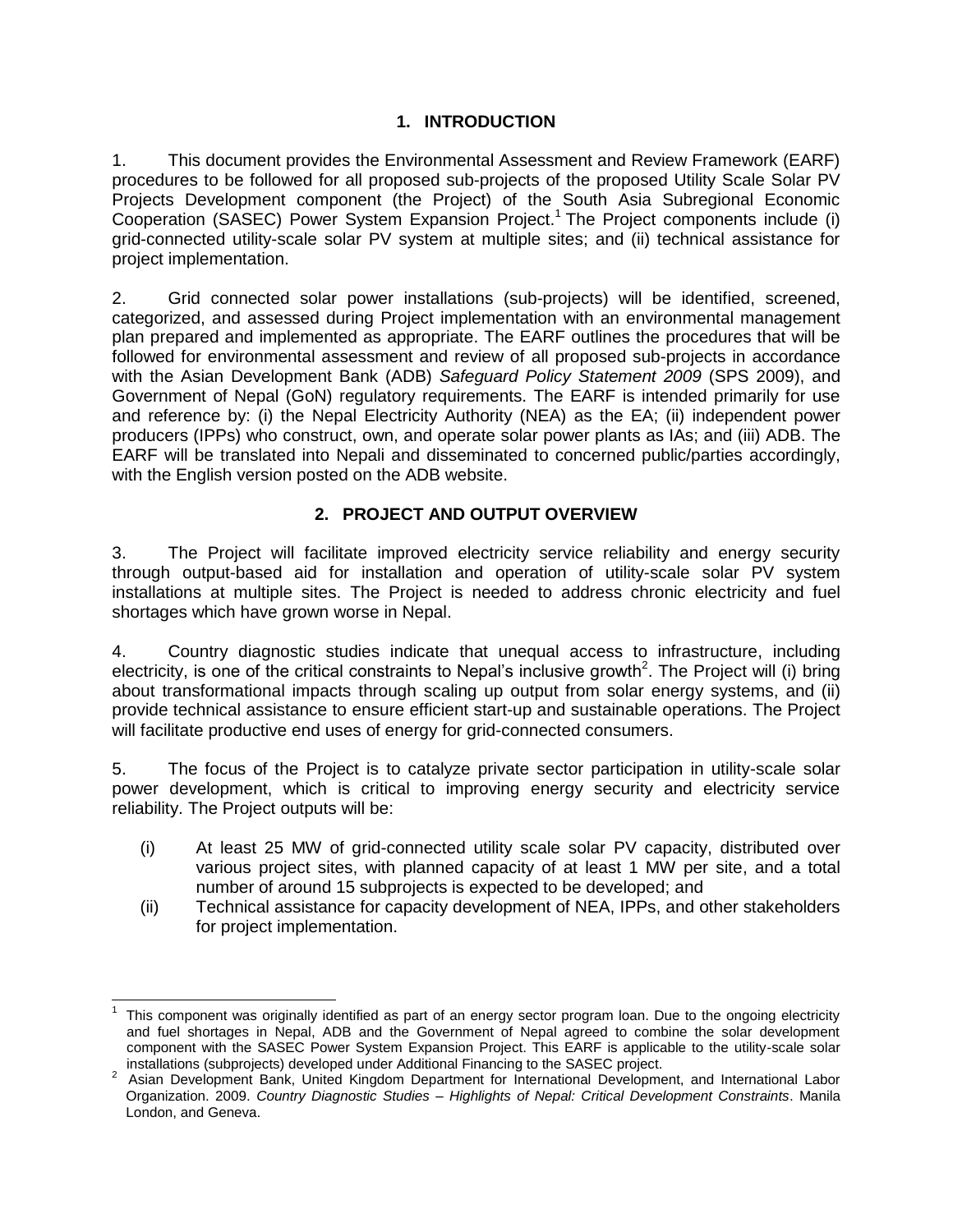6. NEA will be the Project's Executing Agency (EA). A project management unit (PMU) has been established at NEA's Project Management Directorate funded by the Project. PMU will have two safeguard specialists, one social safeguard specialist and one environmental safeguard specialist for the current SASEC Power System Expansion Project. The solar project will be included in their scope of work. The project will be executed over a period of approximately five years, concurrent with the SASEC project.

7. The Project will be funded by a \$20 million grant from the Strategic Climate Fund (SCF)<sup>3</sup>. The Government will pass on the ADB administered grants to NEA.

8. Solar power installations will be constructed, owned, and operated by IPPs. Candidate sites will be identified by NEA and IPPs in consultation with other government agencies and commercial and industrial enterprises. Feasibility assessments for selected sites, including environmental and social assessments, will be conducted by the IPPs. Safeguard implementation arrangements will be incorporated into the project administration manual.

9. Consultants (individuals or firms) will be recruited in accordance with ADB's Guidelines on the Use of Consultants (2010, as amended from time to time). All contracts awarded under ADB administered funds will include safeguard provisions referencing the EMP/IEE.

# **3. ASSESSMENT OF LEGAL FRAMEWORK AND INSTITUTIONAL CAPACITY**

# <span id="page-7-1"></span><span id="page-7-0"></span>**3.1 Legal Framework**

10. The Interim Constitution of Nepal 2007 defines the right to live in clean environment as one of the fundamental rights of its citizens (Article 16). It prescribes for the State to give priority to the protection of the environment and prevention of its further damage due to physical development activities (Clause 5 of Article 35). Proceeding from, and conformable to, the Constitution, the Government of Nepal has passed a series of environmental laws, policies and implementing regulations and standards. Among these, the basic legislation that provides the framework within which environmental assessment is carried out in Nepal are the:

- Environmental Protection Act (EPA), 1997, which requires a proponent to undertake IEE or environmental impact assessment (EIA) of the proposed project and have the IEE or EIA report approved by the concerned sector agency or Ministry of Science, Technology and Environment (MoSTE), respectively, prior to implementation. The EPA: (i) sets out the review and approval process of IEE and EIA reports, that involve informing and consulting stakeholders; (ii) stipulates that no one is to create pollution that would cause significant adverse impacts on the environment or harm to public life and health, or to generate pollution beyond the prescribed standards; (iii) specifies for the Ministry in charge of environment (currently the MoSTE) to conduct inspection of approved projects to ensure that pollution prevention, control or mitigation is carried out according to the approved IEE or EIA report; (iv) provides for the protection of objects and places of national heritage and places with rare plants, wildlife and biological diversity; and (v) states that any person/party affected by pollution or adverse environmental impact caused by anybody may apply to the prescribed authority for compensation to be recovered from the polluter/pollution generator.
- Environmental Protection Rules (EPR), 1997, and its amendments in 1999 and 2007, define the implementing rule and regulations of the IEE/EIA process,

The SCF and other grant co-financing will be administered by ADB.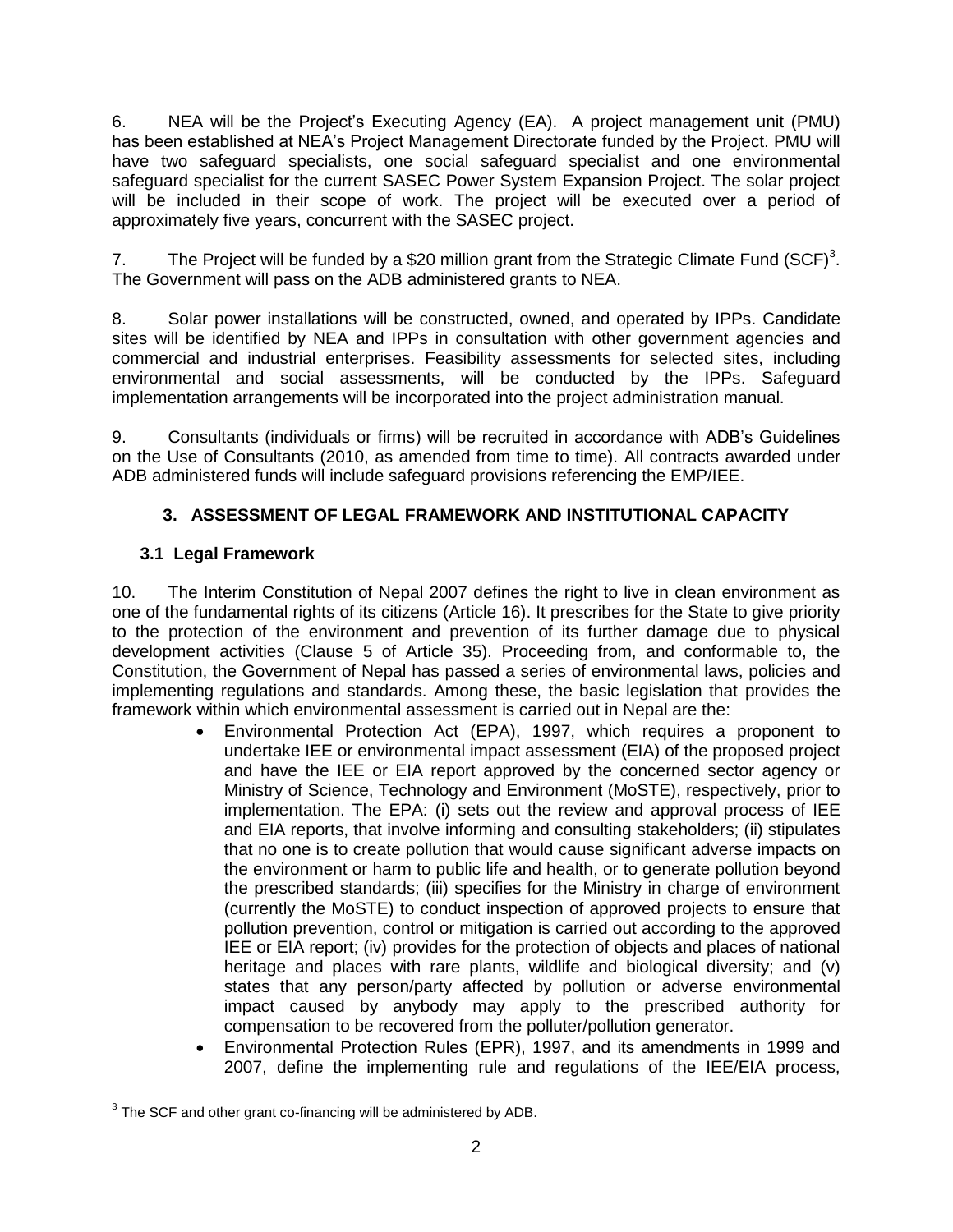elaborating the provisions in the EPA. The preparation, review and approval of IEE and EIA reports are dealt with in Rules 3 to 7 and 10 to 14. Schedules 1 and 2 list down the projects of activities that are required IEE and EIA, respectively, as amended in 2007.

11. Utility-scale power plants are required to conduct environmental assessment under GoN regulatory requirements, as set out in the *Environment Protection Act, 1997* and *Environment Protection Rules, 1997* and subsequent amendments. Other GoN laws, regulations, policies and guidelines, as summarized in Table 1, may be applicable to the Project based on the location, design, construction and operation of sub-projects which are mostly yet to be determined. IPPs will ensure that any necessary clearances and licenses are obtained in accordance with applicable regulations, and IEE needs to be completed by the time a contract is awarded.

12. The *Electricity Act, 1992* (Section 3) requires any person or corporate body who wants to conduct survey, generation, transmission or distribution of electricity over 1,000 kW (1 MW) to obtain a license under the Act. According to the Act, all the proposed subprojects will need a license. Under Section 3 of the *Electricity Regulation 1993* the following particulars must be provided by the project proponent: (i) detailed description of the project; (ii) map of the project (showing main structure/s); (iii) source of water and quantity of water to be utilized; (iv) area where electricity is to be distributed and estimated number of consumers to be benefited; (v) in the case of hydropower projects whether the water resource to be utilized has already been utilized by another or not, if so, particulars of the same; and (vi) other necessary particulars.

| Acts, Regulations,<br><b>Policies, Guidelines and</b><br><b>Standards</b> | <b>Content</b>                                                                                                                                                                                                                                                                                                                                                                                                                                                                                                                                                                                                                                      |
|---------------------------------------------------------------------------|-----------------------------------------------------------------------------------------------------------------------------------------------------------------------------------------------------------------------------------------------------------------------------------------------------------------------------------------------------------------------------------------------------------------------------------------------------------------------------------------------------------------------------------------------------------------------------------------------------------------------------------------------------|
| Electricity Act, 1992                                                     | Governs the use of water for hydropower production.<br>$\bullet$                                                                                                                                                                                                                                                                                                                                                                                                                                                                                                                                                                                    |
|                                                                           | Establishes a system of licensing.<br>$\bullet$                                                                                                                                                                                                                                                                                                                                                                                                                                                                                                                                                                                                     |
|                                                                           | Sets out the powers, functions and duties of a license holder.<br>٠                                                                                                                                                                                                                                                                                                                                                                                                                                                                                                                                                                                 |
|                                                                           | Provides certain financial incentives for license holders.<br>$\bullet$                                                                                                                                                                                                                                                                                                                                                                                                                                                                                                                                                                             |
|                                                                           | Sets out the powers of the government.                                                                                                                                                                                                                                                                                                                                                                                                                                                                                                                                                                                                              |
| Labor Act, 1992                                                           | Chapter 5 stipulates health and safety provisions at work places, keeping work<br>premises clean and safe, e.g., (i) with provisions for solid waste, sewage and<br>hazardous substance management; (ii) instituting measures to prevent dust, fumes<br>and other impure materials that would adversely affect health; (iii) with supply of<br>potable water and water for emergency situations; (iv) with arrangements for the use<br>of protective devices and wears; (v) with fire safety arrangements; and (vi) measures<br>for protection from hazardous machines/equipment and from physical injury or harm<br>from lifting of heavy weights. |
| National Environmental<br>Policy and Action Plan<br>(NEPAP), 1993         | Of its five objectives, most relevant to the Project are to: (i) mitigate adverse<br>environmental impacts; and (ii) safeguard national & cultural heritage & preserve<br>biodiversity, within & outside protected areas.                                                                                                                                                                                                                                                                                                                                                                                                                           |
| Electricity Regulation, 1993                                              | Sets out the procedure for obtaining a license.<br>$\bullet$                                                                                                                                                                                                                                                                                                                                                                                                                                                                                                                                                                                        |
|                                                                           | Deals with the acquisition of house and land and compensation.                                                                                                                                                                                                                                                                                                                                                                                                                                                                                                                                                                                      |
|                                                                           | Sets out the powers, functions and duties of licence holders.                                                                                                                                                                                                                                                                                                                                                                                                                                                                                                                                                                                       |
| Forest Act, 1993                                                          | The Act prohibits the extraction of boulders, rocks, pebbles, sand or coil from<br>national forests, defined as all forests, excluding private forests, whether marked or<br>unmarked with forest boundary, to include waste or uncultivated lands, or<br>unregistered lands surrounded by the forest or situated near adjacent forests as well<br>as paths, streams rivers, lakes, riverine lands within the forest.                                                                                                                                                                                                                               |
| Water Resources Act, 1992                                                 | The umbrella Act governing water resource management.                                                                                                                                                                                                                                                                                                                                                                                                                                                                                                                                                                                               |
|                                                                           | Declares the order of priority of water use.                                                                                                                                                                                                                                                                                                                                                                                                                                                                                                                                                                                                        |
|                                                                           | Vests ownership of water in the State.                                                                                                                                                                                                                                                                                                                                                                                                                                                                                                                                                                                                              |

#### <span id="page-8-0"></span>**Table 1: Environmental Regulatory Framework and Environmental Standards Relevant to the Project**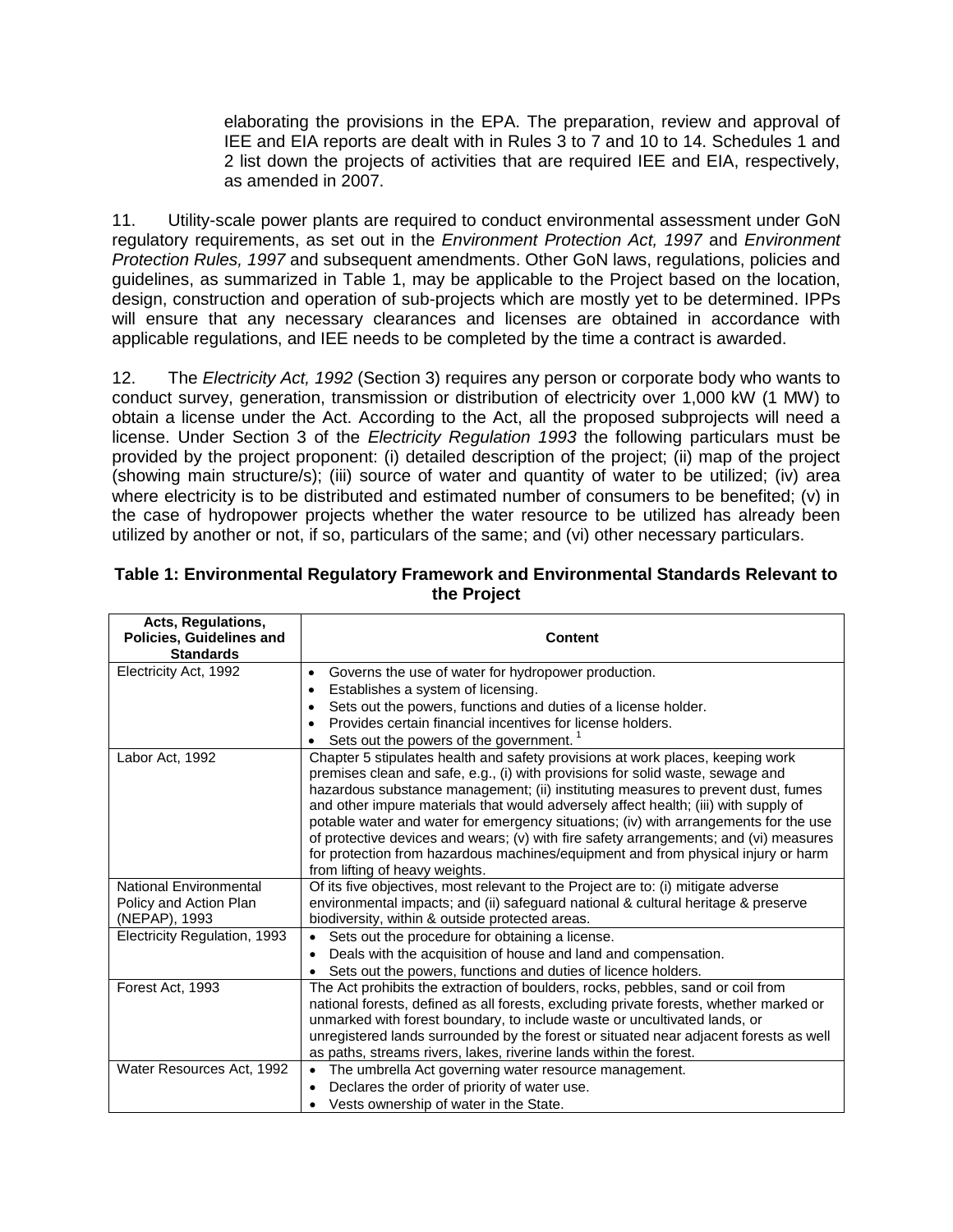| Acts, Regulations,<br><b>Policies, Guidelines and</b><br><b>Standards</b> | <b>Content</b>                                                                                                                                                                                                                                                                                                                                 |  |  |  |
|---------------------------------------------------------------------------|------------------------------------------------------------------------------------------------------------------------------------------------------------------------------------------------------------------------------------------------------------------------------------------------------------------------------------------------|--|--|--|
|                                                                           | Provides for the formation of water user associations and establishes a system of<br>licensing.<br>Prohibits water pollution. <sup>1</sup>                                                                                                                                                                                                     |  |  |  |
| Local Self Governance<br>Regulation, 2000                                 | Sets out the powers, functions and duties of VDC, Municipality and DDC in<br>$\bullet$<br>relation to water and sanitation.                                                                                                                                                                                                                    |  |  |  |
|                                                                           | Establishes the procedure for the formulation of water-related planning and<br>project implementation. <sup>1</sup>                                                                                                                                                                                                                            |  |  |  |
| National Parks and Wildlife<br>Conservation Act, 1973                     | Specifies limitations on activities in parks and conservation areas, including<br>construction and clearing of vegetation.                                                                                                                                                                                                                     |  |  |  |
| Solid Waste Management<br>Act, 2011                                       | Article 4 provides that the management of hazardous, medical, chemical or industrial<br>waste rests upon the generators of such wastes. Management should be as<br>prescribed in the Act. Article 5 provides that individuals and entities have the duty to<br>reduce the amount of solid waste generated while carrying out work or business. |  |  |  |
| National Ambient Air Quality<br>Standards for Nepal, 2012*                | Ambient air quality (Appendix D)                                                                                                                                                                                                                                                                                                               |  |  |  |
| Sound Quality National<br>Standard, 2012*                                 | Noise (Appendix E)                                                                                                                                                                                                                                                                                                                             |  |  |  |
| National Drinking Water<br>Quality Standards, 2006**                      | Drinking water quality (Appendix F)                                                                                                                                                                                                                                                                                                            |  |  |  |

1 – taken from WaterAid, 2005.

\* [http://moste.gov.np/legal\\_documents/Regulation#.V4iLg2fVxpN](http://moste.gov.np/legal_documents/Regulation#.V4iLg2fVxpN)

\*[\\* http://www.wepa-db.net/policies/law/nepal/st01.htm](http://www.wepa-db.net/policies/law/nepal/st01.htm)

13. The *National Parks and Wildlife Conservation Act, 1973* deals with the conservation and management of wildlife and habitat. The Act would apply to sub-projects proposed in national parks. The Act restricts entry into national parks without prior permission of the concerned authority. According to Article 5 of the Act, hunting of animals or birds, building or occupying houses, shelters or structures, occupying, clearing or planting or growing in any part, cutting, felling, removing or overshadowing any tree and removing any quarry or any other activities in national parks are banned. Under the *National Parks and Wildlife Conservation Regulation, 1974*, permission is required for entry into designated national parks. Section 22 of the Regulation deals with the permission required to prepare an inventory of plants and animals in national parks and wildlife conservation areas. Under Section 6 of the *Wildlife Reserve Regulation, 1977*, entry, construction of houses or sheds, clearance of forest and forest products, quarrying and overnight stay in a reserve area is prohibited unless authorized in writing by the relevant GoN authority. Section 11 of the Regulation restricts surveys and research works in these areas without prior written approval. All vehicles and persons passing through reserve areas are subject to security check. Under Article 7 of the *Buffer Zone Management Regulation, 1994*, clearance of forests and forest products, acquisition of land, use of quarry sites and hunting in buffer zones is restricted unless written approval of the relevant GoN authority is obtained.

#### <span id="page-9-0"></span>**3.2 International Environmental Agreements**

14. Nepal is a party to the following international environmental conventions that may have some broad relevance to proposed Project activities:

(i) United Nations Framework Convention on Climate Change (UNFCCC) – for parties to take precautionary measures to anticipate, prevent or minimize the causes of climate change and mitigate its adverse effects. The related Kyoto Protocol includes the Clean Development Mechanism (CDM) which allows RE and other greenhouse gas reduction projects to earn and sell certified emission reduction (CER) credits.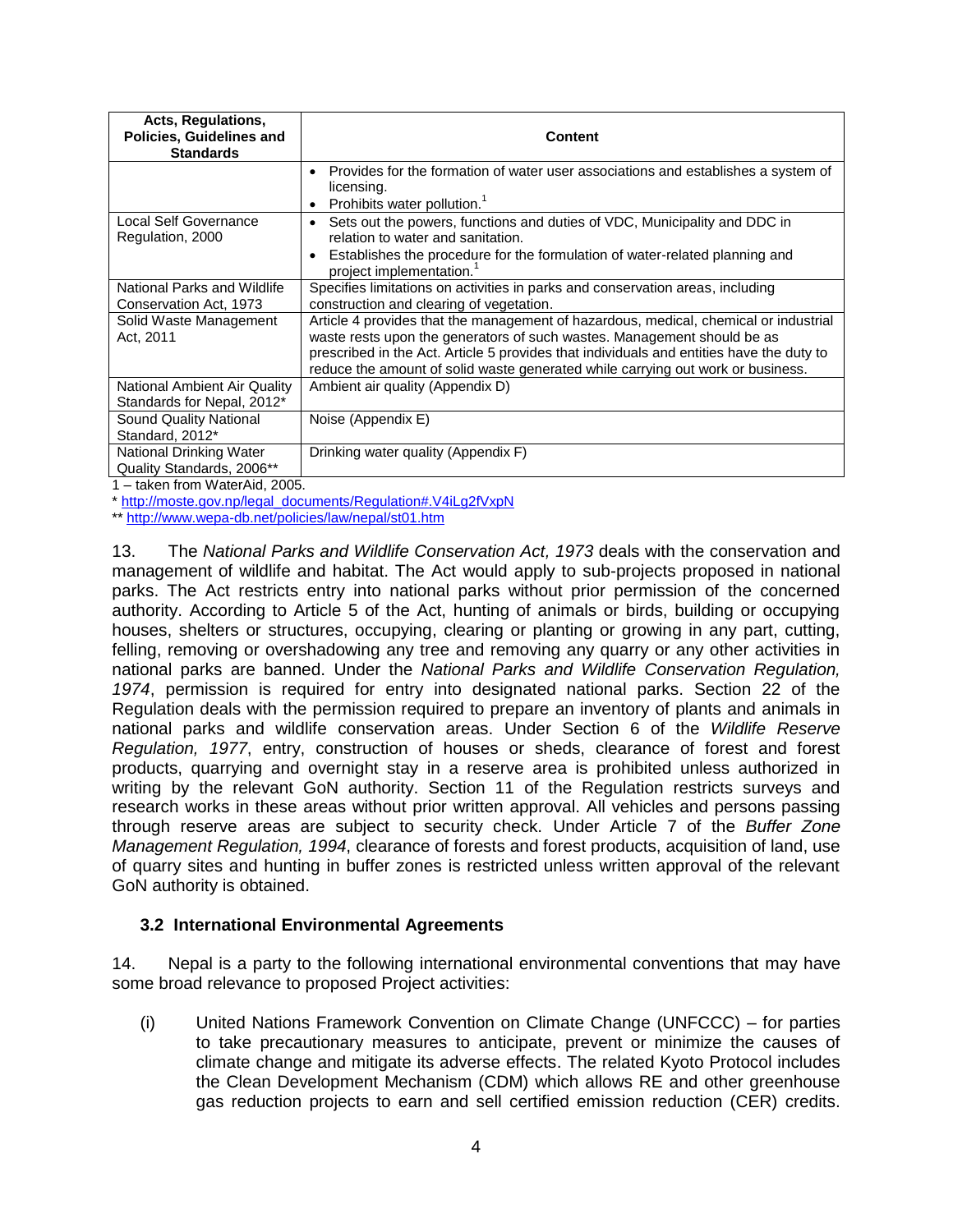Some sub-projects are expected to qualify for CDM registration, but CER revenue will not be mobilized as up-front cofinancing.

- (ii) Convention on Biodiversity the objectives of the Convention are the conservation of biological diversity, the sustainable use of its components and the fair and equitable sharing of the benefits arising out of the utilization of genetic resources. The Project has the potential to affect biodiversity by disrupting the movement of significant fish species or by the removal of unique habitat or flora species. Article 14 of the Biodiversity Convention states that adequate attention should be given to minimize and/or avoid adverse impacts on protected species if a project area is the core habitat of such species. The GoN has included 17 plant species and 39 animal species in its protected list. Appropriate mitigation measures to minimize or avoid impacts on protected species from sub-project construction and operation are required.
- (iii) Ramsar Convention on wetlands of international significance Nepal has nine listed Ramsar sites that are all medium to large water bodies (each 90 ha or more in area). Inflows into these wetlands will not be affected by the solar power installations.
- (iv) Basel Convention on the Control of Transboundary Movements of Hazardous Wastes and their Disposal - the overarching objective of the Convention is to protect human health and the environment against the adverse effects of hazardous wastes, achieved through (i) a reduction of hazardous waste generation and promotion of environmentally sound management of hazardous wastes; (ii) restriction of transboundary movements of hazardous wastes; and (iii) a regulatory system applying to cases where transboundary movements are permissible. Nepal plans to install a battery management facility that will operate in accordance with the Convention's rules and guidelines. This plant will enable lead acid batteries, including any batteries used by the Project, to be recycled in Nepal rather than the current practice of recycling and/or disposal in India.

# <span id="page-10-0"></span>**3.3 ADB Policy**

15. SPS 2009 provides for the environmental requirements and review procedures of ADB and applies to all projects and grants they finance. SPS 2009 comprises three key safeguard areas: environment, involuntary resettlement, and indigenous peoples; and aims to avoid adverse project impacts to both the environment and the affected people; minimize, mitigate and/or compensate for adverse project impacts; and help Borrowers to strengthen their safeguard systems and to develop their capacity in managing the environmental and social risks.

16. SPS 2009 requirements include assessing impacts, planning and managing impact mitigations, preparing environmental assessment reports, disclosing information and undertaking consultation, establishing a grievance mechanism, and monitoring and reporting. SPS 2009 also includes particular environmental safeguard requirements pertaining to biodiversity conservation and sustainable management of natural resources, pollution prevention and abatement, occupational and community health and safety, and conservation of physical cultural resources. SPS 2009 requires incorporation of preventive and protective measures consistent with international good practice, as reflected in internationally recognized standards such as the World Bank Group's *Environment, Health and Safety Guidelines.*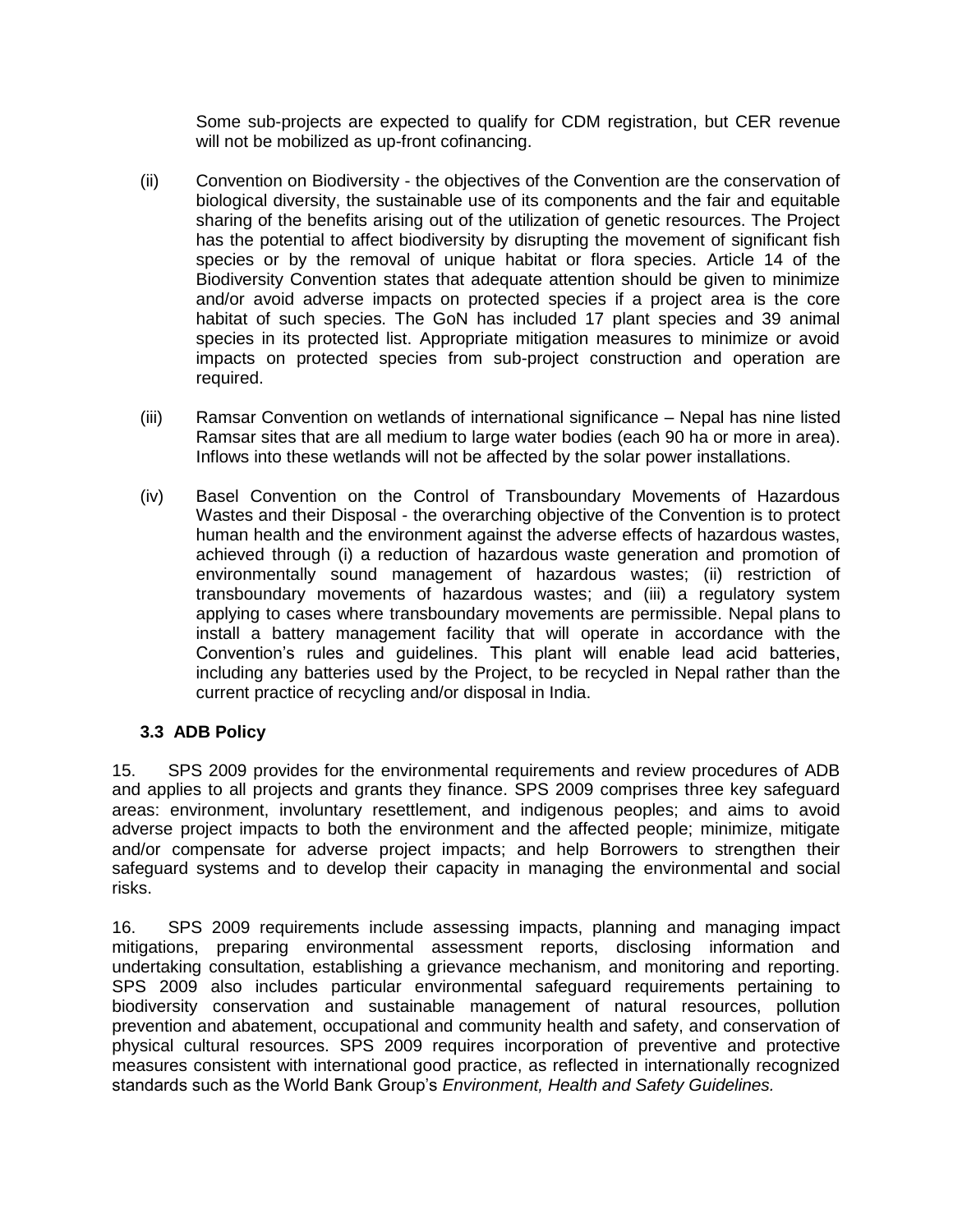17. The ADB policy principles for biodiversity conservation and physical cultural resources will be considered at the sub-project screening stage and for subsequent assessments.<sup>4</sup> Proposed sub-projects whose area of influence includes natural habitat, critical habitat, protected forest, buffer zone or legally protected area, nationally or internationally important physical cultural resources will be subject to prior review by ADB based on the REA checklist. Installations that could directly or indirectly impact on these environmentally sensitive features may trigger environment Category A. According to SPS 2009, a proposed project is classified as category A if it is likely to have significant adverse environmental impacts that are irreversible, diverse, or unprecedented. These impacts may affect an area larger than the sites or facilities subject to physical works. An environmental impact assessment is required. Environment category A sub-projects will not be eligible for financial support from the Project.

18. At the project identification phase, ADB uses a classification system to indicate the significance of potential environmental impacts and is determined by the category of its most environmentally-sensitive component, including direct, indirect, cumulative, and induced impacts within the project's area of influence. The project classification system is described in **Table 2.3**.

|                                                                                                            | <b>Definition</b>                                                                                                                                                                                                                                               |                                                                                                                                                                                                                                    |  |  |
|------------------------------------------------------------------------------------------------------------|-----------------------------------------------------------------------------------------------------------------------------------------------------------------------------------------------------------------------------------------------------------------|------------------------------------------------------------------------------------------------------------------------------------------------------------------------------------------------------------------------------------|--|--|
| <b>Category</b>                                                                                            |                                                                                                                                                                                                                                                                 | <b>Assessment Requirement</b>                                                                                                                                                                                                      |  |  |
| A                                                                                                          | Likely to have significant adverse<br>environmental impacts that are<br>irreversible, diverse, or unprecedented,<br>and may affect an area larger than the<br>sites or facilities subject to physical<br>works.                                                 | Environmental impact assessment (EIA)                                                                                                                                                                                              |  |  |
| B                                                                                                          | Likely to have adverse environmental<br>impacts that are less adverse than<br>those of Category A. Impacts are site-<br>specific, few if any of them irreversible,<br>and in most cases mitigation measures<br>can be designed more readily than<br>Category A. | Initial Environmental Examination (IEE)                                                                                                                                                                                            |  |  |
| C                                                                                                          | Likely to have minimal or no adverse<br>environmental impacts.                                                                                                                                                                                                  | No environmental assessment is required<br>but the environmental implications of the<br>project will be reviewed.                                                                                                                  |  |  |
| FI                                                                                                         | Project involves investment of ADB<br>funds to or through a financial<br>intermediary (FI).                                                                                                                                                                     | Fls will be required to establish an<br>environmental and social management<br>commensurate with the nature and risks of<br>the FI's likely future portfolio to be<br>maintained as part of the FI's overall<br>management system. |  |  |
| Source: ADB. Safeguard Policy Statement 2009, p. 19. http://www.adb.org/sites/default/files/institutional- |                                                                                                                                                                                                                                                                 |                                                                                                                                                                                                                                    |  |  |

#### **Table 2 Environmental Classification According to SPS 2009**

Source: ADB. Safeguard Policy Statement 2009, p. 19[. http://www.adb.org/sites/default/files/institutional](http://www.adb.org/sites/default/files/institutional-document/32056/safeguard-policy-statement-june2009.pdf)[document/32056/safeguard-policy-statement-june2009.pdf.](http://www.adb.org/sites/default/files/institutional-document/32056/safeguard-policy-statement-june2009.pdf) 

### <span id="page-11-0"></span>**3.4 Institutional Capacity**

19. All sub-projects will be demand-driven, formally initiated by NEA and IPPs. IPPs are responsible for the design and environmental assessment of sub-projects, and monitoring implementation of environmental management during construction and operation. NEA staff

  $4$  Most of the candidate sites are in developed areas in close proximity to urban load centers, i.e., "brownfield" sites, including inside-the-fence and rooftop installations. Candidate "greenfield" sites may be available on undeveloped land which is not suitable for agriculture and which is not being used for other productive purposes.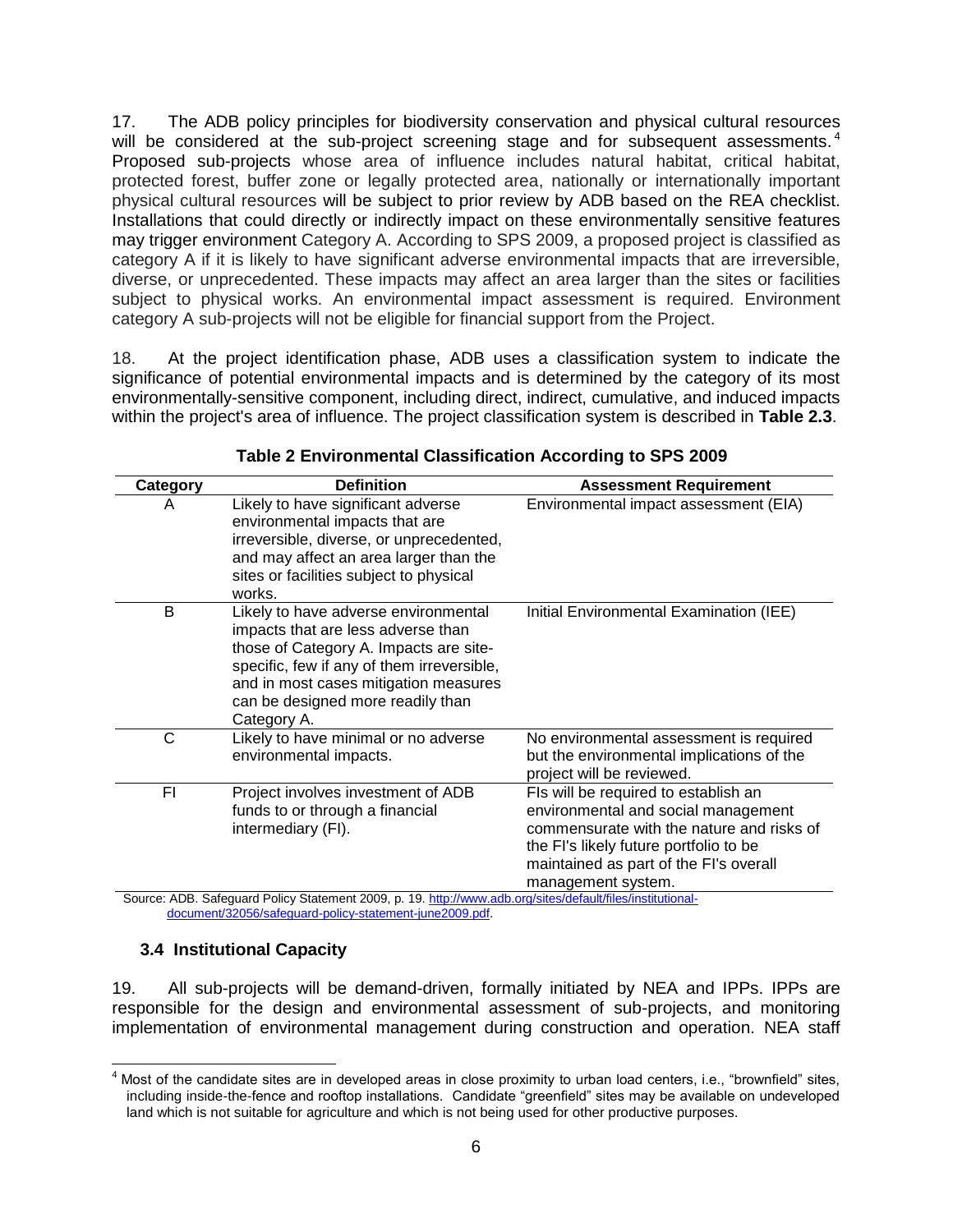expertise will be complemented by a network of qualified consultancies with environmental science degree and at least 5 years of environmental assessment of related projects that will be utilized to assist in identifying sub-projects as required, including preparing feasibility studies, safeguard assessments, environmental management plans (EMPs) and monitoring reports, and reviewing the capacity of IPPs to implement environmental safeguards.

20. Project-facilitated capacity development within NEA will focus on managing, implementing and promoting solar energy development by the private sector. As NEA is the EA for several ADB-funded projects, it is familiar with SPS 2009. Capacity development activities will be implemented through participation in relevant courses and seminars and through "learning-by-doing", with technical backstopping by PMU. Capacity building activities on environmental safeguards will be conducted for IPPs so that they will get familiar with ADB safeguards requirements.

# **4. ANTICIPATED ENVIRONMENTAL IMPACTS AND SUB-PROJECT ASSESSMENT**

<span id="page-12-0"></span>21. All subprojects will be screened using the REA checklist and Solar Installations Environmental Assessment checklist in Appendix A and B as well as site visits to determine the environment category of each subproject. Environment category A sub-projects will not be eligible for financial support from the Project. The following criteria shall be applied for selection of subprojects:

- (i) no subprojects within or impacting critical habitat areas (according to the ADB SPS) such as designated wild-life sanctuaries, national parks or area of internationally significance (e.g., protected wetland designated by the Wetland Convention) will be included.
- (ii) no subprojects impacting Physical Cultural Resources or within or near cultural heritage designated by UNESCO or declared as archeologically protected by GON will be included.
- (iii) no subprojects that trigger ADB environment category A will be included.

22. Projects that involve activities on the prohibited investment activities list (Appendix C), and projects that do not comply with applicable national environment, health and safety laws and regulations will not be excluded from the ADB financing. The adverse environmental impacts of solar installations are expected to be minor as the candidate sites will be on (i) relatively flat land which is not being used for other productive purposes and minimal disturbance will be required for construction and operation, and (ii) other sites which host commercial and industrial enterprises. About 2.5 hectares of land will be required for each 1 MW of solar capacity.

23. Potential adverse impacts will be limited to minor disturbance, including increases in dust and noise levels due to ground work and installation machinery, potential occupational and community H&S risks, change of land use, contamination of soils or water from spills of fuel, oil and chemicals if any, some land disturbance for greenfield sites, disposal of foul sewage and solid waste from sanitation facilities of staff for construction and operation, and minor quantities of domestic wastewater from cleaning solar panels during the operational period.<sup>5</sup> Potential direct, indirect, induced or cumulative impacts should also be considered including the impacts of any associated distribution lines.

<sup>————————————————————&</sup>lt;br><sup>5</sup> The potential negative impacts due to these activities are almost impossible to quantify.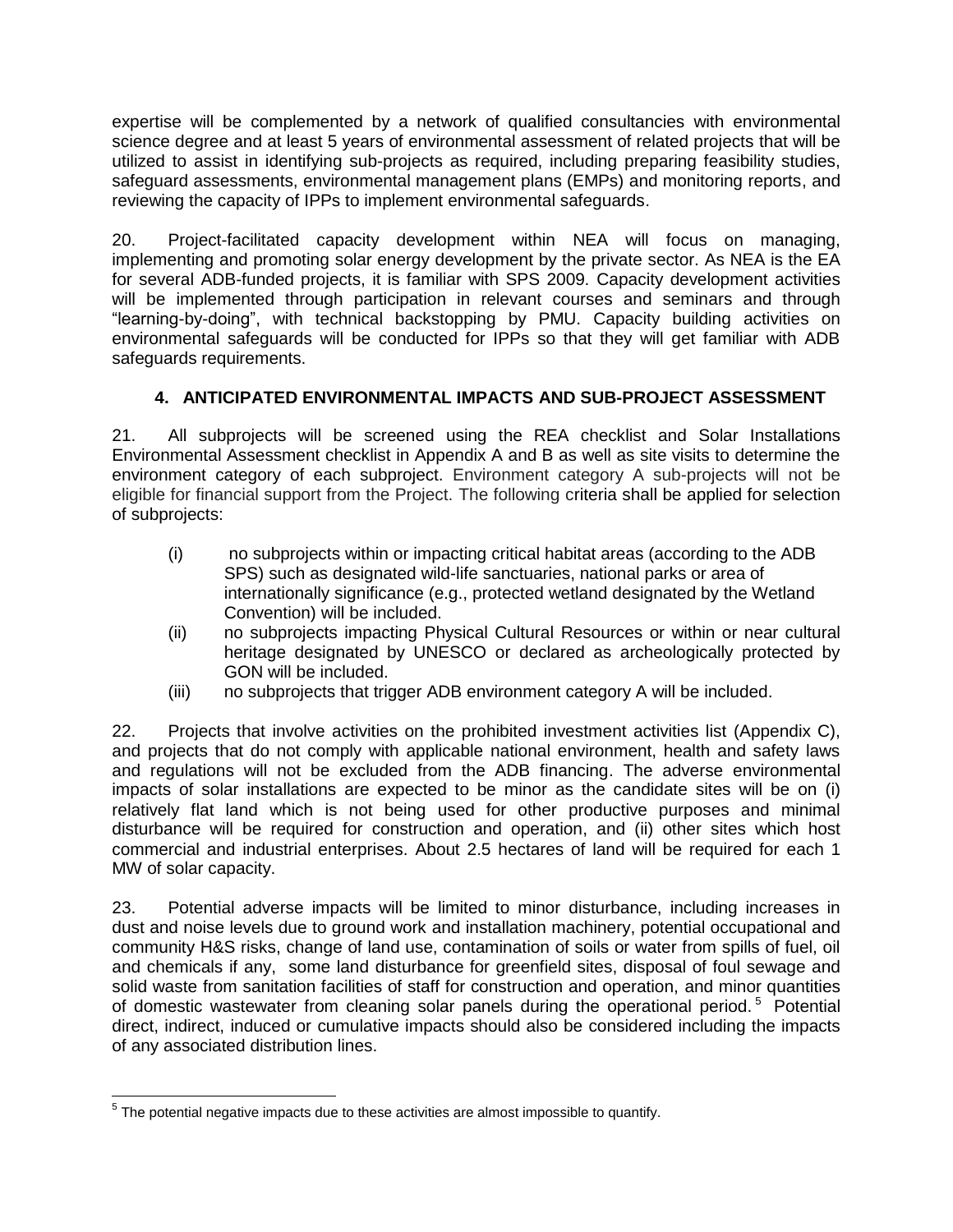24. The construction period of individual solar installations is expected to be 12 months or less. Construction camps will not be required due to the scale of installations, short time frame for construction, and hiring of local labor. The General EHS Guidelines will be followed for construction work.

25. Each solar installation will deliver net benefits in the form of expanded access to energy and productive end uses of energy that will far outweigh any potential adverse impacts. The main benefits accrue from avoided use of backup generator sets running on diesel or petrol, and improved quality of life associated with access to more reliable electricity services. The proposed solar plants will be connected to the existing grid substations. The General EHS Guidelines on Transmission Line will be followed for any grid connection work.

# <span id="page-13-0"></span>**4.1 Environmental Assessment of Sub-Projects**

26. The environmental assessment of individual sub-projects will be undertaken in accordance with ABD SPS requirements and GoN regulatory requirements including the *Environment Protection Act, 1997* and *Environment Protection Rules, 1997*. Assessment will involve (i) screening potential sub-projects using ADB's REA checklists (see Appendices A and B), and (ii) preparing an environmental assessment for individual sub-projects. All sub-projects will be either environment category B or C as environment category A is ineligible for financing. For category B sub-projects, an IEE including EMP will be prepared for each sub-project consistent with ADB and GoN requirements by the IPPs. The main objectives of the IEE of each subproject are to:

- (i) Provide an environmental baseline description of the Project area of influence;
- (ii) Identify and describe the Project's potential environmental impacts;
- (iii) Design mitigation measures to avoid or minimize adverse impacts;
- (iv) Describe the Project's public consultation process and Grievance Redress Mechanism (GRM); and
- (v) Provide Environmental Management and Monitoring Plans for the overall Project (including defining institutional responsibilities, capacity building and training plans, and budgeting).

27. Issues that should be addressed in the IEEs include, but not limited to, noise, dust, occupational H&S, community H&S, biodiversity, cultural heritage, management of electrical and other solid waste, welfare and sanitation facilities including disposal wastewater storage of fuel, oil and chemicals, slope stability (unless flat ground), protection of waterbodies and groundwater source (set back by at least 100m), cumulative and induced impacts etc.

28. For cat C subprojects, a generic EMP or code of practice should be prepared. EMP should cover occupational H&S due to work with electricity and at height if on rooftops, disposal of electrical type waste, and welfare facilities for construction and operational staff following national laws and regulations.

29. IPPs will prepare an IEE for each category B sub-project in consultation with stakeholders following existing GoN procedures. The IEE will be consistent with the outline and content contained in ADB SPS 2009. The level of detail and comprehensiveness of each IEE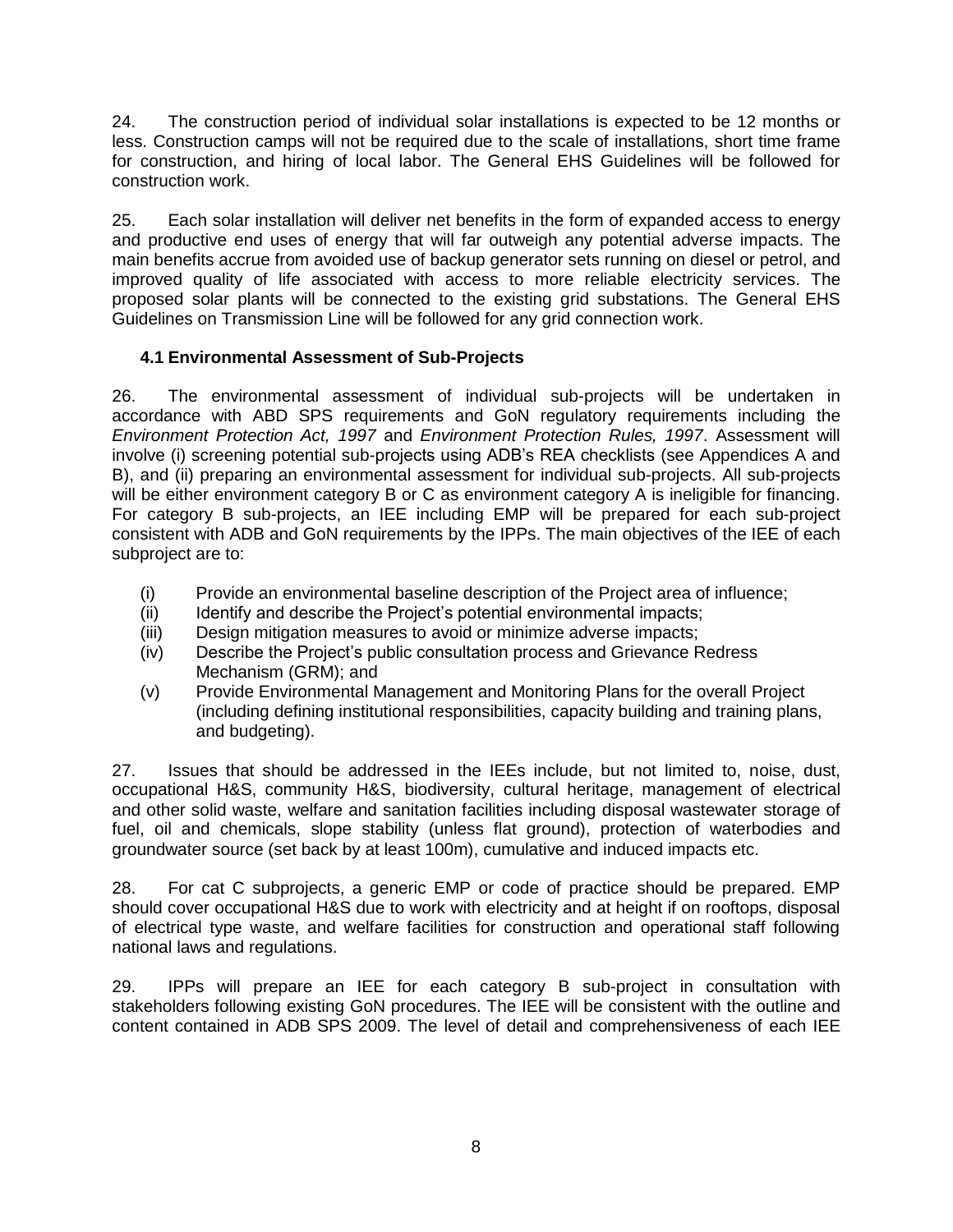and EMP will be commensurate with the significance of the potential impacts and risks (in accordance with the ADB SPS, 2009). $^6$ 

### <span id="page-14-0"></span>**5. CONSULTATION, INFORMATION DISCLOSURE, AND GRIEVANCE REDRESS MECHANISM**

# <span id="page-14-1"></span>**5.1 Consultation and Information Disclosure**

30. ADB SPS 2009 requires projects to carry out meaningful public consultation on an ongoing basis. All sub-projects will be community-based, and as such consultation is built into and central to the sub-project design process from initiation onwards. Consultation must be specific to the environmental impacts of the subprojects. Public consultation will: (i) begin early and carry on throughout the project cycle; (ii) provide timely disclosure of relevant information, understandable and accessible to people; (iii) ensure a free and un-intimidated atmosphere without coercion; (iv) ensure gender inclusiveness tailored to the needs of disadvantaged and vulnerable groups; and (v) enable the incorporation of all relevant views of affected people, and stakeholders into project decision making, mitigation measures, the sharing of development benefits and opportunities and implementation issues. The PMU will follow ADB SPS 2009 requirements to carry out public consultations for both Category B and Category C sub-projects. The PMU and any appointed environmental assessment consultants will be open to contact/consultation by the public on environmental assessment matters during sub-project IEE and desktop environmental assessment preparation and design investigations.

31. All communication handouts shall be written in Nepali and all consultations will be documented. All relevant views raised during consultation shall be reported in the environmental assessment report, and considered in sub-project design and reflected in the environmental management plan as appropriate. Attendance sheets and notes of consultations shall be included in the environmental assessment report to document the consultation activities. Consultations must include vulnerable groups such as women, elderly and IP groups, if any.

32. Information disclosure will follow the procedure for ADB environment category B projects, and NEA equivalent procedures. For category C projects, information will be made available upon request. It is the policy of the ADB to have environmental assessment reports made available/accessible to the general public. The following EA-related documents will be posted on the ADB website: (i) draft EARF, before Project appraisal; (ii) Final or updated EARF, upon receipt; and (iii) IEE and EMP for individual sub-projects and environmental monitoring reports. NEA will submit IEEs including EMP and environmental monitoring reports to ADB and ADB will upload these reports on its website after review. Hard copies of the EARF and IEE reports (in English and Nepali) will be made available for perusal at the ADB Office in Nepal, at NEA head office, and at other locations accessible to stakeholders (to be determined by the NEA). Information will also be made available to residents adjacent to solar plants before the subproject approval. For those who cannot read, presentations will be made to ensure that subproject information is disseminated to all those who are interested in the project.

### <span id="page-14-2"></span>**5.2 Grievance Redress Mechanism**

33. NEA has an existing procedure to receive inquiries and complaints about project-related activities (developed for other donor-funded projects), and to respond to such inquiries and

enties and the mattem of the mattem of the mattem of the mattem of the mattem of the speed of the SPS 2009, Appendix 1, the SPS 2009, Appendix 1, paragraph 12.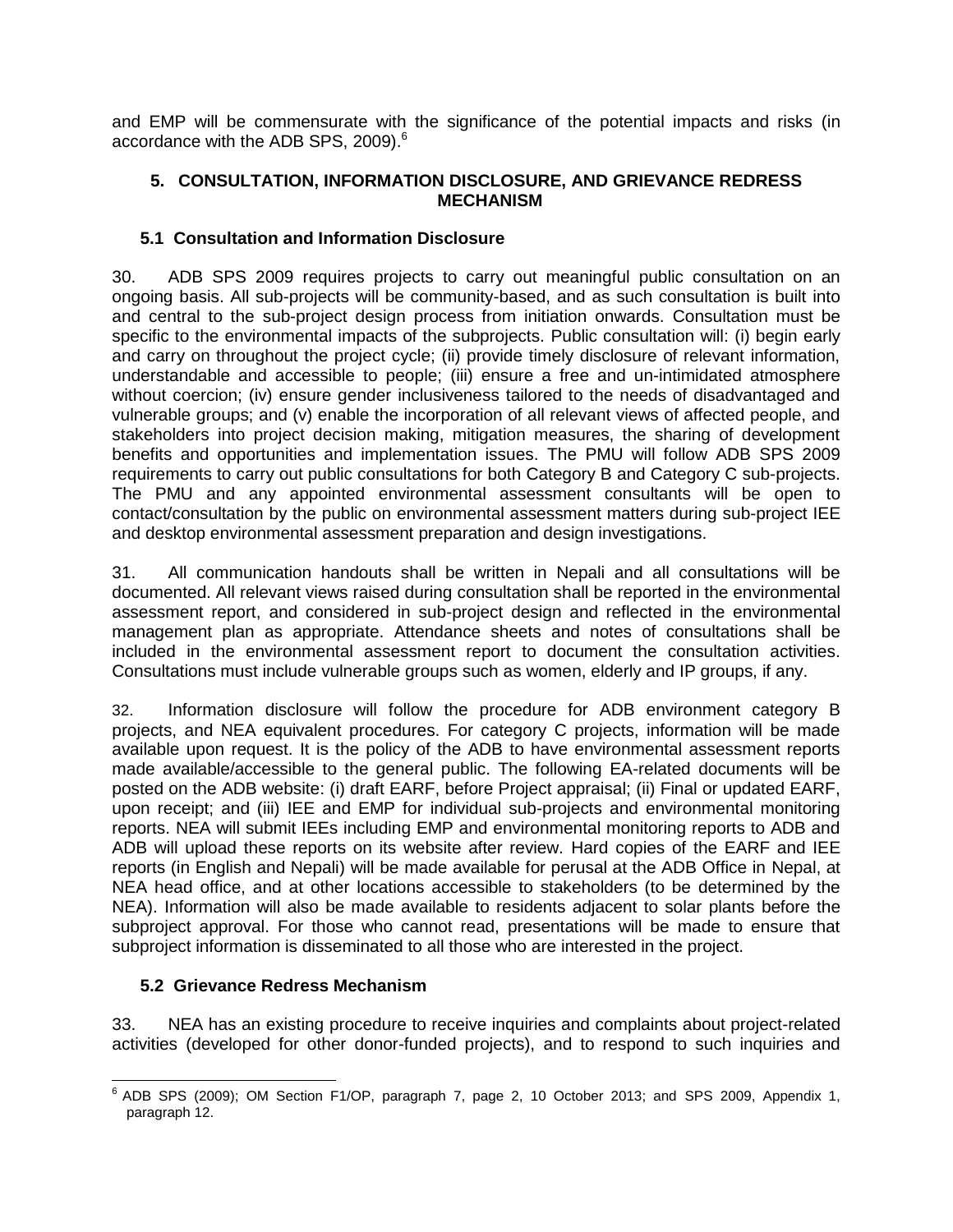complaints. As the sub-projects are community-originated and community-based, consultation is built into and central to the sub-project development process.

34. A grievance redress mechanism (GRM) will be established to receive and facilitate the resolution of affected persons (AP) concerns, complaints, and grievances on project implementation and operational issues, including negotiated/voluntary land donation, relocation, income restoration, environmental management and other construction and operation related issues. The GRM will be proactive and accessible to all APs to address their concerns, grievances, and issues effectively and swiftly, in accordance with ADB SPS 2009. The proposed GRM for the solar project will follow that for the SASEC project as outlined below.

# **5.2.1. First Level of GRM**

35. The first level and most accessible and immediate venue for the fastest resolve of grievances will be the on-site representative of the IPP which is developing the solar subproject. If any complaints arise, the developer's representative, the construction contractors and project supervision consultant (SC) appointed by the developer with the assistance of Village Development Committee (VDC) representatives will immediately resolve the complaint on site. Any person with a grievance related to the project works can contact the SC to file a complaint, both verbal and written complaints will be accepted. The SC will document the complaint, and immediately address and resolve the issue at field-level with the developer, the construction contractor, representatives of the respected VDC and the affected persons within 15 days of receipt of a complain/grievances. The SC will fully document the following information: (i) name of the person, (ii) date of complaint received, (iii) nature of complaint, (iv) location of complaint, and (v) how the complaint was resolved. If the complaint remains unresolved within 10 days at the field level, the SC will forward the complaint to NEA's Project Management Unit (PMU).

# **5.2.2. Second Level of GRM**

36. If the grievance remained unresolved, the person filing the grievance will be notified by the SC that the grievance was forwarded to the PMU. PMU with the support of SC and developer's representative will try to resolve the grievances through continuous interactions with the affected persons within 15 days of complaints forwarded by SC.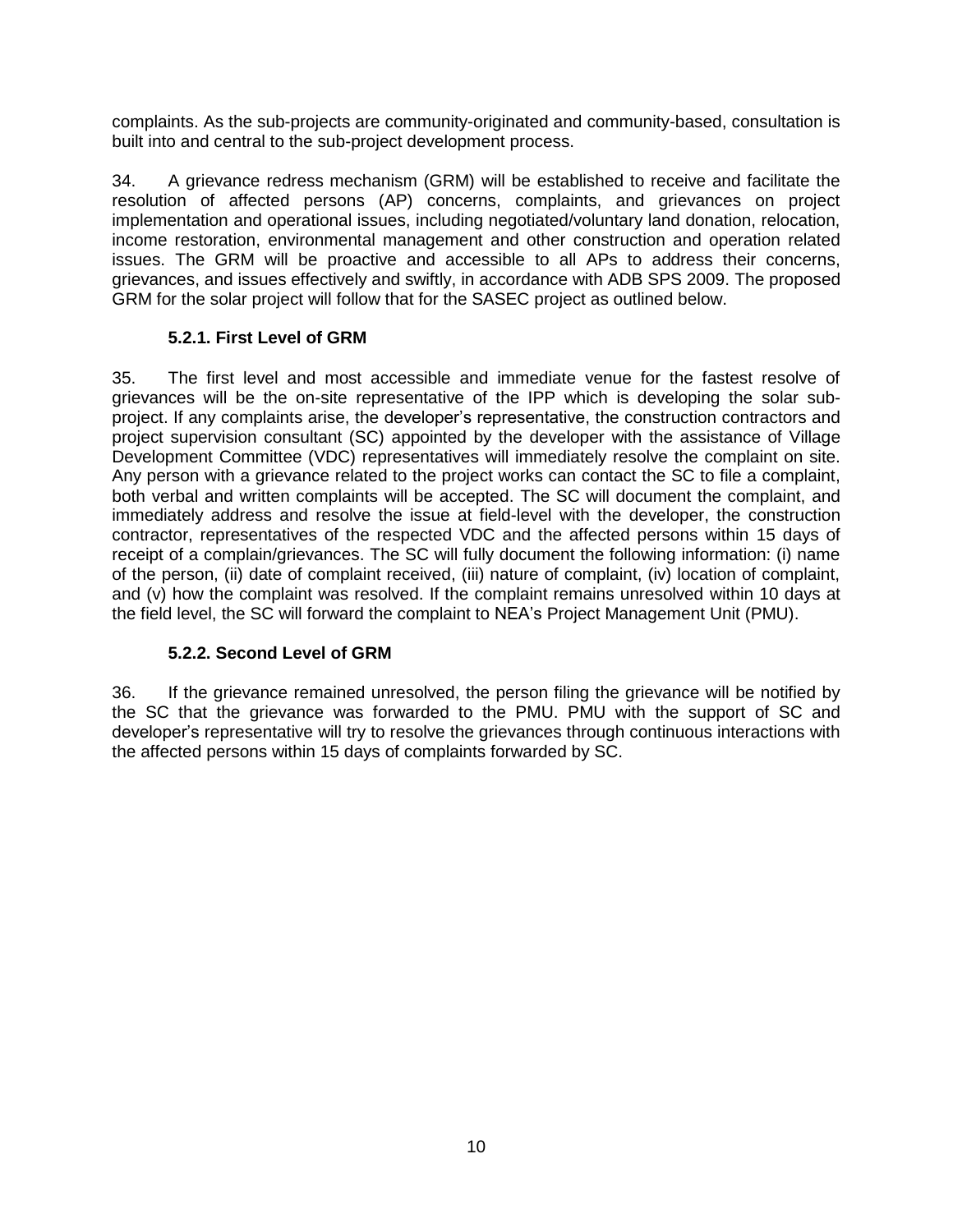

**Figure 1: Grievance Redress Mechanism**

### **5.2.3. Third Level of GRM**

37. If the grievance remains unresolved after referral to the PMU, the Chief District Officer (CDO) of the district will activate the third level of the GRM by referring the issue (with written documentation). A Grievance Redress Committee (GRC) will be formed, consisting of members of the PMU, affected persons, VDC, SC Environment Expert and a third party Non-Government Organization (NGO). A hearing will be called with the GRC, if necessary, where the affected person can present his/her concern/issues. The GRC will suggest corrective measures at the field level and assign clear responsibilities for implementing its decision within 15 days. The functions of the local GRC are as follows: (i) provide support to affected persons on problems arising from environmental or social disruption; asset acquisition (if necessary); and eligibility for entitlements, compensation and assistance; (ii) record grievances of affected persons, categorize and prioritize them and provide solutions within 10 days; and (iii) report to the aggrieved parties about developments regarding their grievances and decisions of the GRC. The consultant environment expert will be responsible for processing and placing all papers before the GRC, recording decisions, issuing minutes of the meetings and taking follow up action to see that formal orders are issued and the decisions carried out.

### **5.2.4. Court of Law/ Country's Legal System**

38. The proposed mechanism does not impede access to the country's judicial or administrative remedies. The AP has the right to refer the grievances to appropriate courts of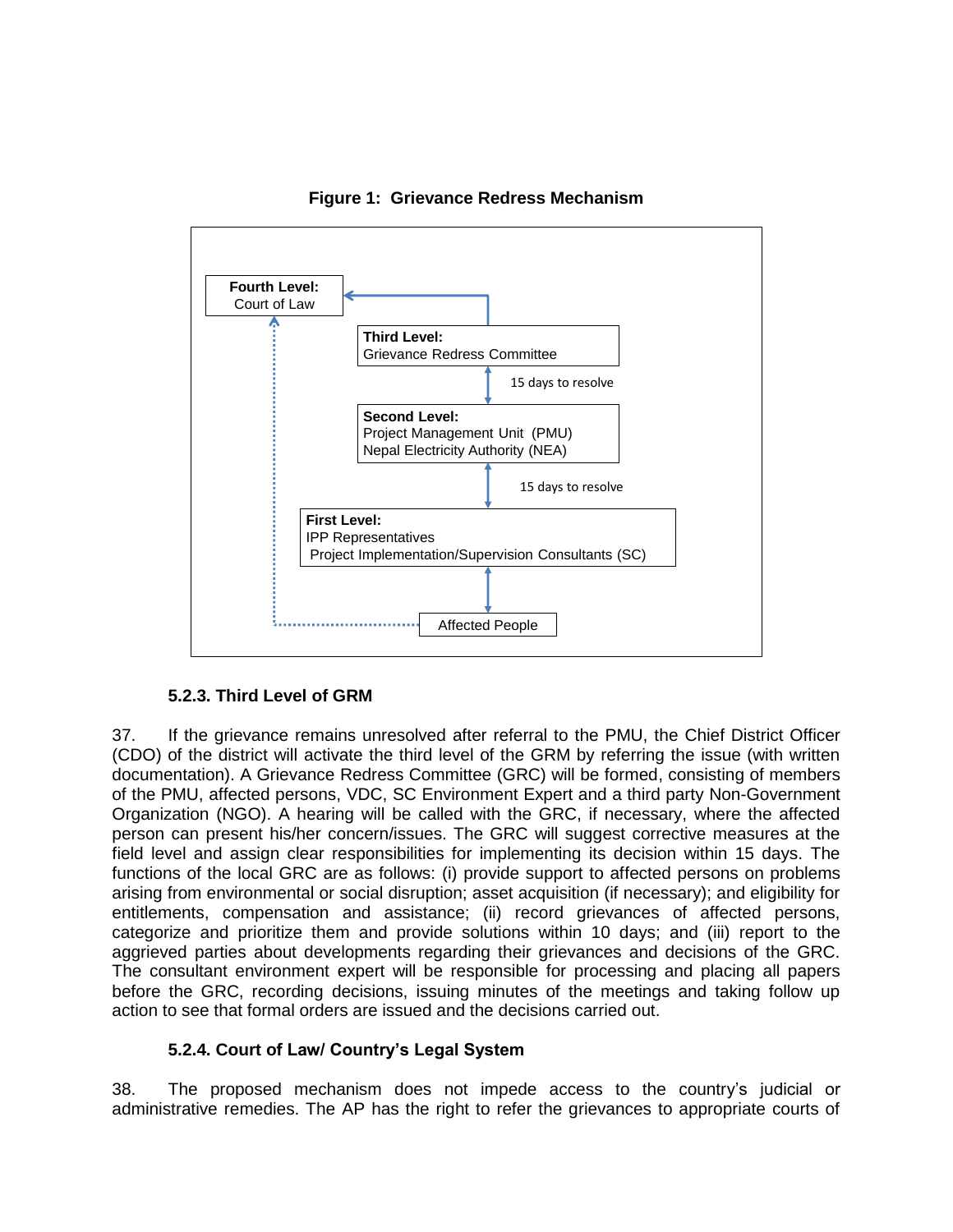law if not satisfied with the redress at any stage of the process or the APs will have the choice to approach country's judicial system. The PIU will keep records of all grievances received including: contact details of complainant, date that the complaint was received, nature of grievance, agreed corrective actions and the date these were effected, and final outcome.

# **6. INSTITUTIONAL ARRANGEMENTS AND RESPONSIBILITIES**

<span id="page-17-0"></span>39. The key institutions involved in Project management and implementation, including the environmental assessment and review process, are NEA, IPPs, construction contractors, and equipment and service providers, as described below.

# *NEA/PMU*

40. NEA has established a Project Management Unit (PMU) within its Project Management Directorate (PMD). The PMU includes two safeguard specialists, one social and one environmental responsible for environmental and social safeguards implementation. The PMU is responsible for the ongoing ADB-funded projects covering transmission system expansion and upgrade, and energy efficiency and renewable energy development. The PMU will ensure that IPPs prepare environmental assessments as required by ADB SPS 2009 and relevant GoN regulatory requirements. The PMU will prepare monitoring reports twice a year and submit these reports to ADB. ADB will conduct site visits to confirm implementation is being done adequately.

# *IPPs*

41. IPPs have primary responsibility for preparing environmental assessments as required by ADB SPS 2009 and relevant GoN regulatory requirements, and implementing EMPs as necessary. IPPs must ensure all the contracts include the EMP before the contract is bid and awarded and they must visit the site at least once per month to check on implementation of the EMP. If any unanticipated impacts occur, IPPs should take corrective actions.

### *Consultants, Construction Contractors, Equipment Suppliers, and Other Service Providers*

42. Consultants will be contracted by NEA as required to assist in the preparation of the pipeline of sub-projects. This will include consulting services to complete IEEs and desktop environmental assessments for individual sub-projects.

43. Construction contractors, equipment suppliers, and other service providers will be engaged to install sub-projects. Construction contractors will have primary responsibility for environmental and social management and worker health and safety at sub-project construction sites under their control. They will be required to adhere to the World Bank Group's Environmental, Health and Safety (EHS) Guidelines and implement relevant sub-project environmental and social management measures prior to and during construction. They will also undertake day to day supervision and monitoring of implementation. This will include implementing controls such as spoil disposal, reconnection of cut services, and revegetation to stabilize sites. They will also be responsible for the provision of appropriate personal protective equipment (e.g., hard hats, safety boots, and hearing protection) to their workers. Equipment suppliers and other service providers are expected to adhere to best EHS management practices consistent with the scope of their activities.

# *Asian Development Bank*

44. ADB will (i) review the draft EARF and its subsequent update as necessary before approval; (ii) review the IEEs for individual solar installations prior to NEA's signing of PPAs to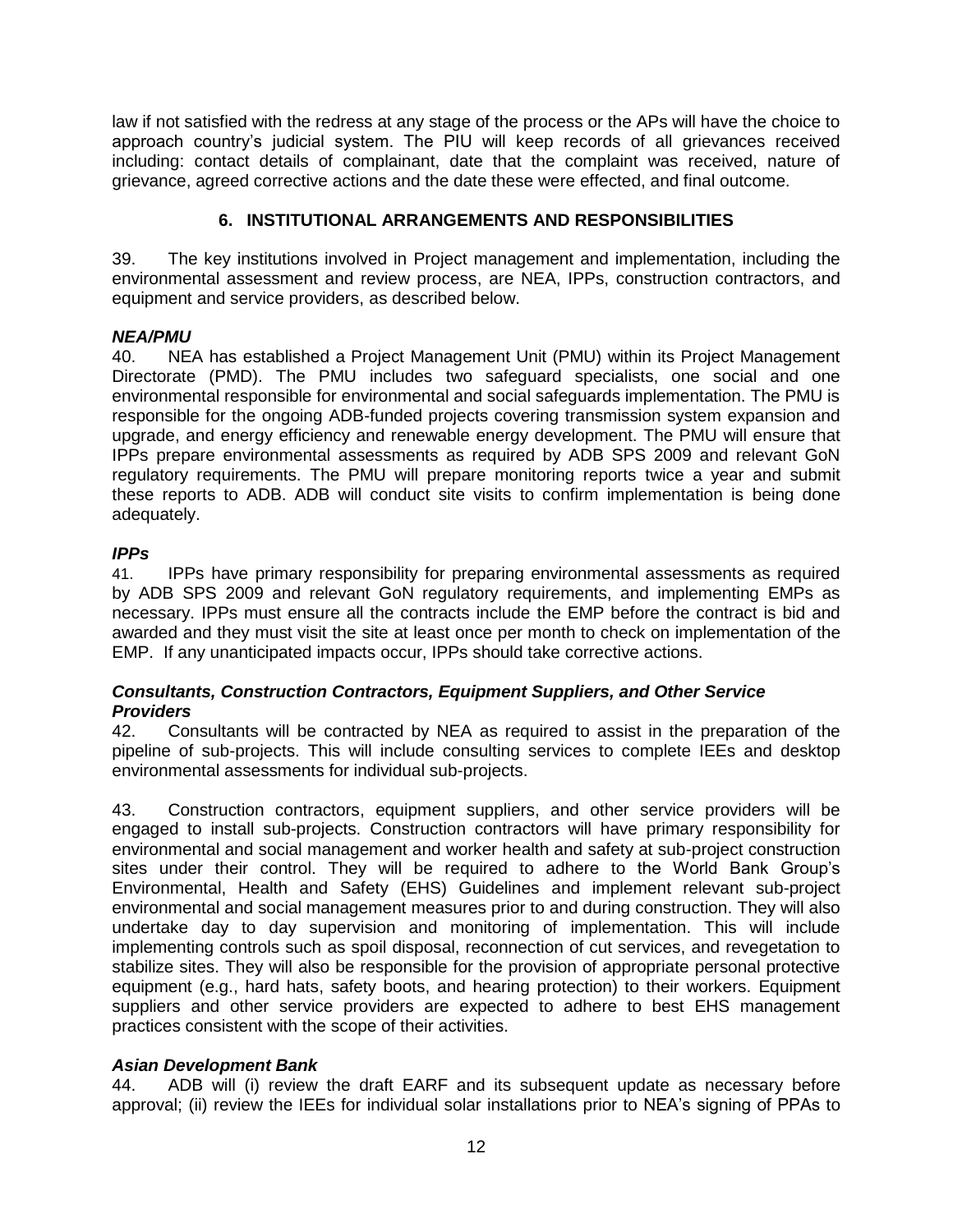ensure that the IEEs meet the requirements of SPS 2009; (iii) review Project monitoring reports; and (iv) officially disclose environmental safeguards documents on its web site in accordance with the ADB *Public Communications Policy* (2011).

# **7. MONITORING AND REPORTING**

<span id="page-18-0"></span>45. Every IPP with subproject in construction will request its contractor to submit a report on compliance with EMP to it twice a year. IPP with subproject in operation need only submit the report once a year unless otherwise requested. The IPP will submit these reports to PMU. PMU can then collate these reports together with findings of their site visit observations into the monitoring report which will be submitted to ADB.

46. Corrective actions will be taken for any unanticipated impacts and inadequate safeguards implementation. ADB will conduct periodic review missions which will include a review of safeguard implementation issues.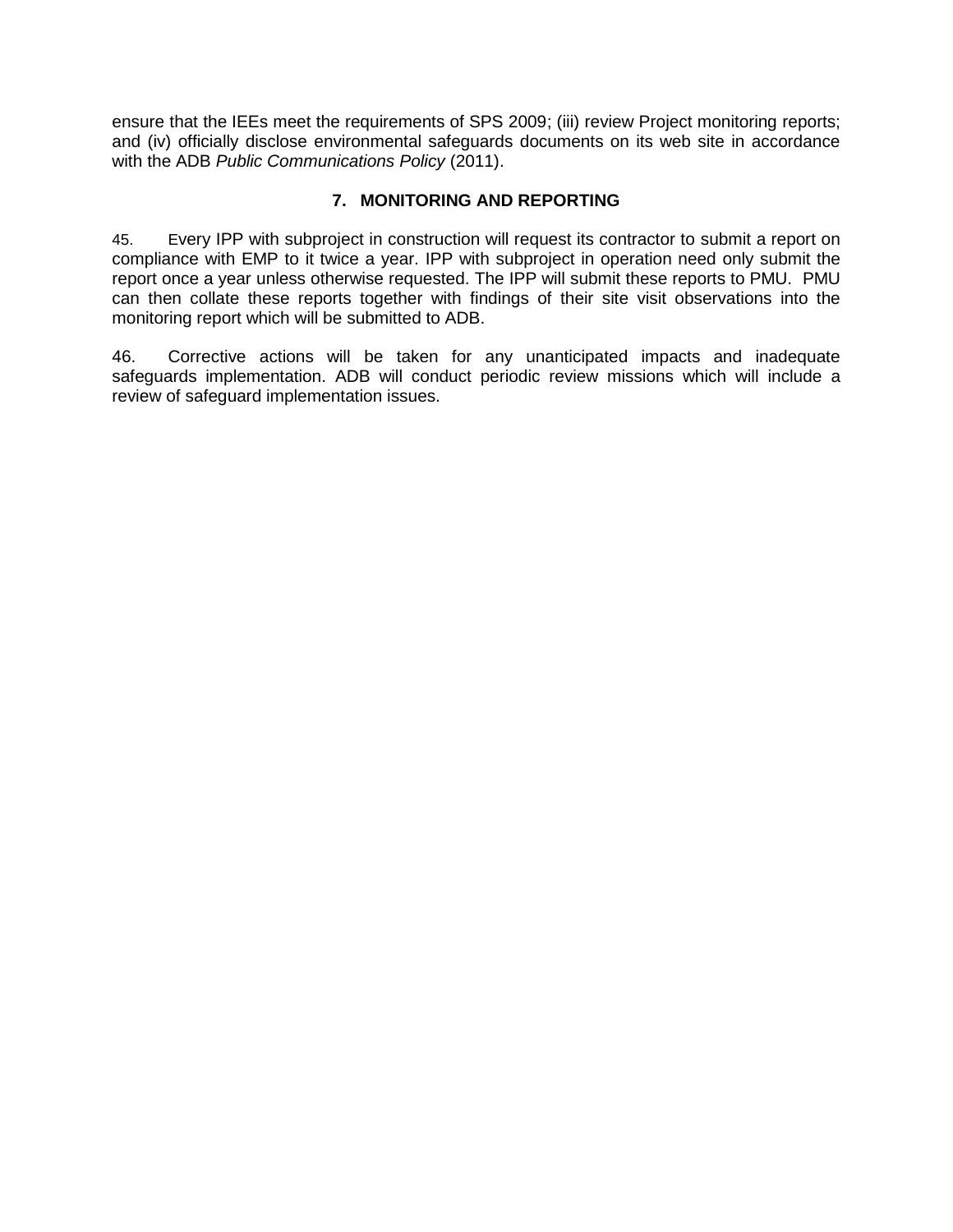#### **Appendix A: Rapid Environmental Assessment (REA) Checklist for Solar Energy Instructions:**

- (i) The project team completes this checklist to support the environmental classification of a project. It is to be attached to the environmental categorization form and submitted to the Environment and Safeguards Division (RSES), for endorsement by Director, RSES and for approval by the Chief Compliance Officer.
- (ii) This checklist focuses on environmental issues and concerns. To ensure that social dimensions are adequately considered, refer also to ADB's (a) checklists on involuntary resettlement and Indigenous Peoples; (b) poverty reduction handbook; (c) staff guide to consultation and participation; and (d) gender checklists.
- (iii) Answer the questions assuming the "without mitigation" case. The purpose is to identify potential impacts. Use the "remarks" section to discuss any anticipated mitigation measures.

| <b>Country/Project Title:</b> |  |
|-------------------------------|--|
| <b>Sector Division:</b>       |  |

| <b>Screening Questions</b>                                                                                                           | <b>Yes</b> | <b>No</b> | <b>Remarks</b> |
|--------------------------------------------------------------------------------------------------------------------------------------|------------|-----------|----------------|
| <b>PROJECT SITING</b><br>А.<br>IS THE PROJECT AREA ADJACENT TO OR WITHIN ANY<br>OF THE FOLLOWING ENVIRONMENTALLY SENSITIVE<br>AREAS? |            |           |                |
| • PHYSICAL CULTURAL HERITAGE SITE                                                                                                    |            |           |                |
| <b>• LOCATED IN OR NEAR TO LEGALLY PROTECTED</b><br>AREA                                                                             |            |           |                |
| <b>• LOCATED IN OR NEAR TO SEPCIAL HABITATS FOR</b><br>BIODIVERSITY (MODIFIED OR NATURAL HABITATS)                                   |            |           |                |
| · WETLAND                                                                                                                            |            |           |                |
| · MANGROVE                                                                                                                           |            |           |                |
| <b>ESTUARINE</b>                                                                                                                     |            |           |                |
| • OFFSHORE (MARINE)                                                                                                                  |            |           |                |
| POTENTIAL ENVIRONMENTAL IMPACTS<br>В.<br>WILL THE PROJECT CAUSE                                                                      |            |           |                |
| · large scale land disturbance and land use impacts<br>specially due to diversion of productive lands?                               |            |           |                |
| involuntary resettlement of people? (physical<br>٠<br>displacement and/or economic displacement)                                     |            |           |                |
| disproportionate impacts on the poor, women and<br>children, Indigenous Peoples or other vulnerable<br>groups?                       |            |           |                |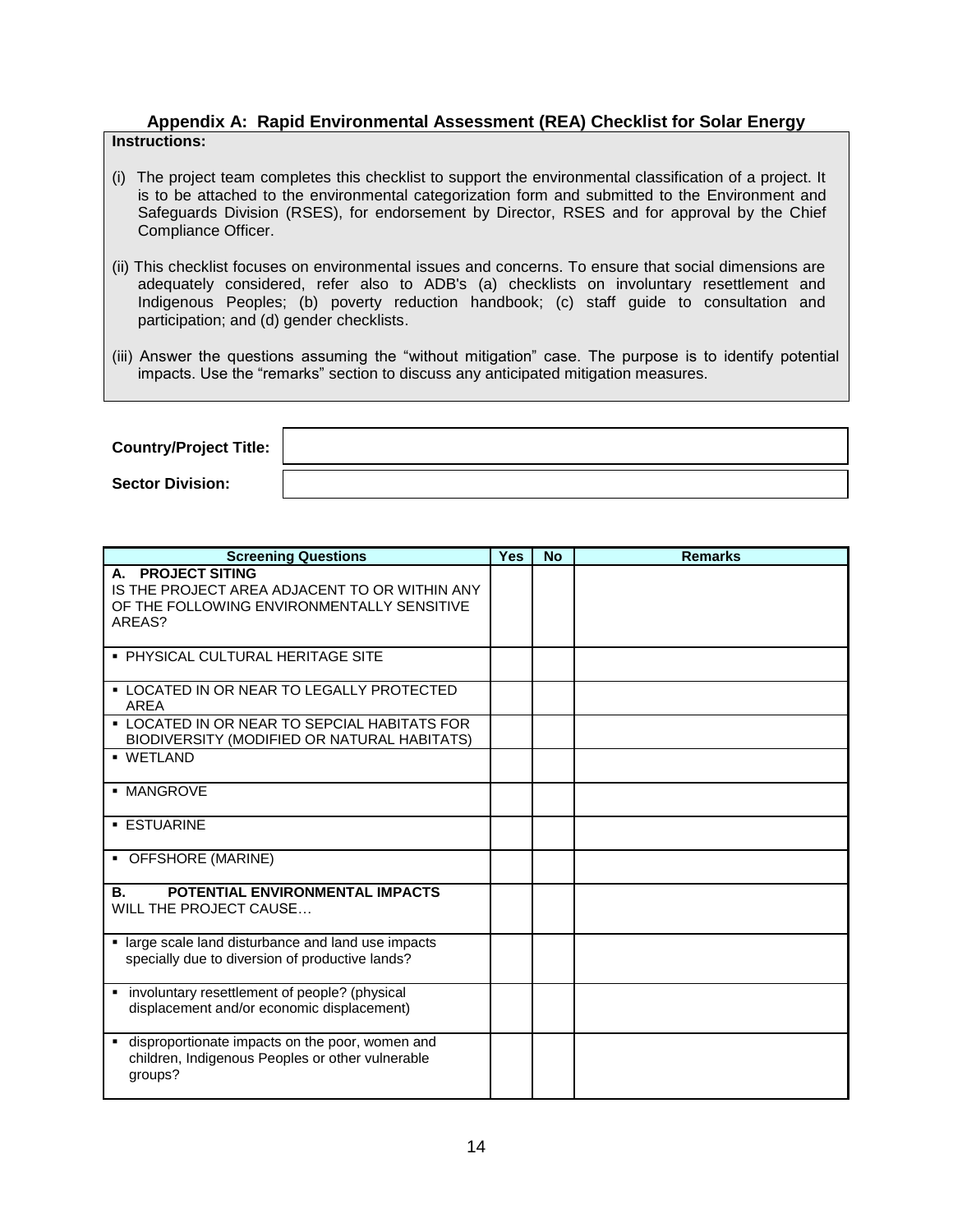| <b>Screening Questions</b>                                                                                                                                                                                                                                   | <b>Yes</b> | <b>No</b> | <b>Remarks</b> |
|--------------------------------------------------------------------------------------------------------------------------------------------------------------------------------------------------------------------------------------------------------------|------------|-----------|----------------|
| " noise, vibration and dust from construction activities?                                                                                                                                                                                                    |            |           |                |
| • an increase in local traffic during construction?                                                                                                                                                                                                          |            |           |                |
| · environmental disturbances such as soil erosion, land<br>contamination, water quality deterioration, air pollution,<br>noise and vibrations during construction phase?                                                                                     |            |           |                |
| • aesthetic degradation and property value loss due to<br>establishment of plant and ancillary facilities?                                                                                                                                                   |            |           |                |
| • changes in flow regimes of the water intake from surface<br>water or underground wells due to abstraction for cooling<br>purposes?                                                                                                                         |            |           |                |
| pollution of water bodies and aquatic ecosystem from<br>wastewater treatment plant, from cooling towers, and<br>wash-water during operation?                                                                                                                 |            |           |                |
| • a threat to bird or bat life from colliding with the project<br>facilities and/or being burned by concentrated solar rays?                                                                                                                                 |            |           |                |
| · industrial liquid (dielectric fluids, cleaning agents, and<br>solvents) and solid wastes (lubricating oils, compressor<br>oils, and hydraulic fluids) generated during construction<br>and operations likely to pollute land and water<br>resources?       |            |           |                |
| • Soil/water contamination due to use of hazardous<br>materials or disposal of broken or damaged solar cells<br>(photovoltaic technologies contain small amounts of<br>cadmium, selenium and arsenic) during installation,<br>operation and decommissioning? |            |           |                |
| • noise disturbance during operation due to the proximity<br>of settlements or other features?                                                                                                                                                               |            |           |                |
| • visual impacts due to reflection from solar collector<br>arrays resulting in glint or glare?                                                                                                                                                               |            |           |                |
| large population influx during project construction and<br>٠<br>operation that causes increased burden on social<br>infrastructure and services (such as water supply and<br>sanitation systems)?                                                            |            |           |                |
| • social conflicts between local laborers and those from<br>outside the area?                                                                                                                                                                                |            |           |                |
| " risks and vulnerabilities related to occupational health<br>and safety due to physical, chemical, biological, and<br>radiological hazards during construction, installation,<br>operation, and decommission?                                               |            |           |                |
| " risks to community health and safety due to the transport,<br>storage, and use and/or disposal of materials and wastes<br>such as explosives, fuel and other chemicals during<br>construction, and operation?                                              |            |           |                |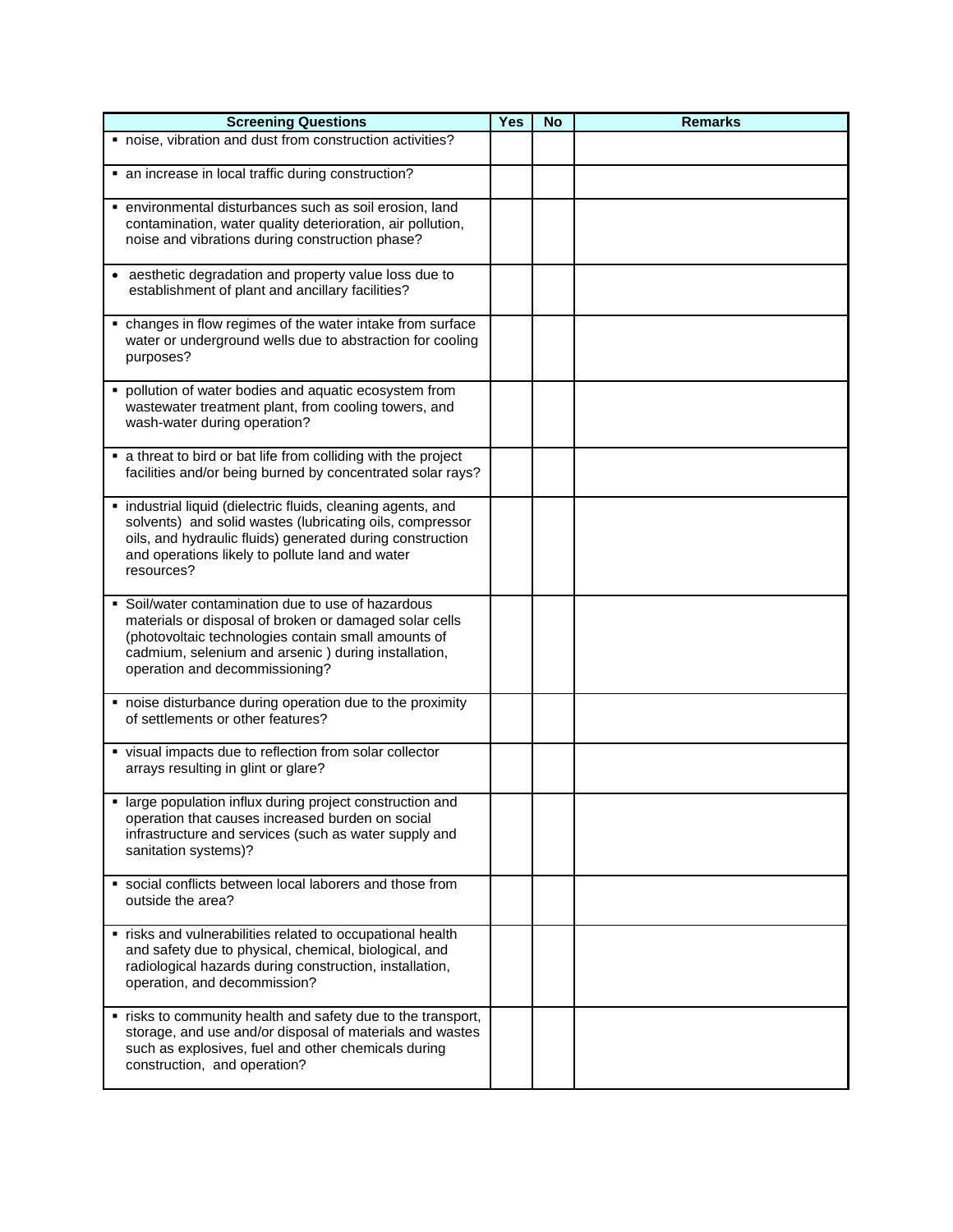| <b>Screening Questions</b>                                                                                                                                                                                                                                                                                                                | Yes | No. | <b>Remarks</b> |
|-------------------------------------------------------------------------------------------------------------------------------------------------------------------------------------------------------------------------------------------------------------------------------------------------------------------------------------------|-----|-----|----------------|
| community safety risks due to both accidental and<br>natural causes, especially where the structural elements<br>or components of the project are accessible to members<br>of the affected community or where their failure could<br>result in injury to the community throughout project<br>construction, operation and decommissioning? |     |     |                |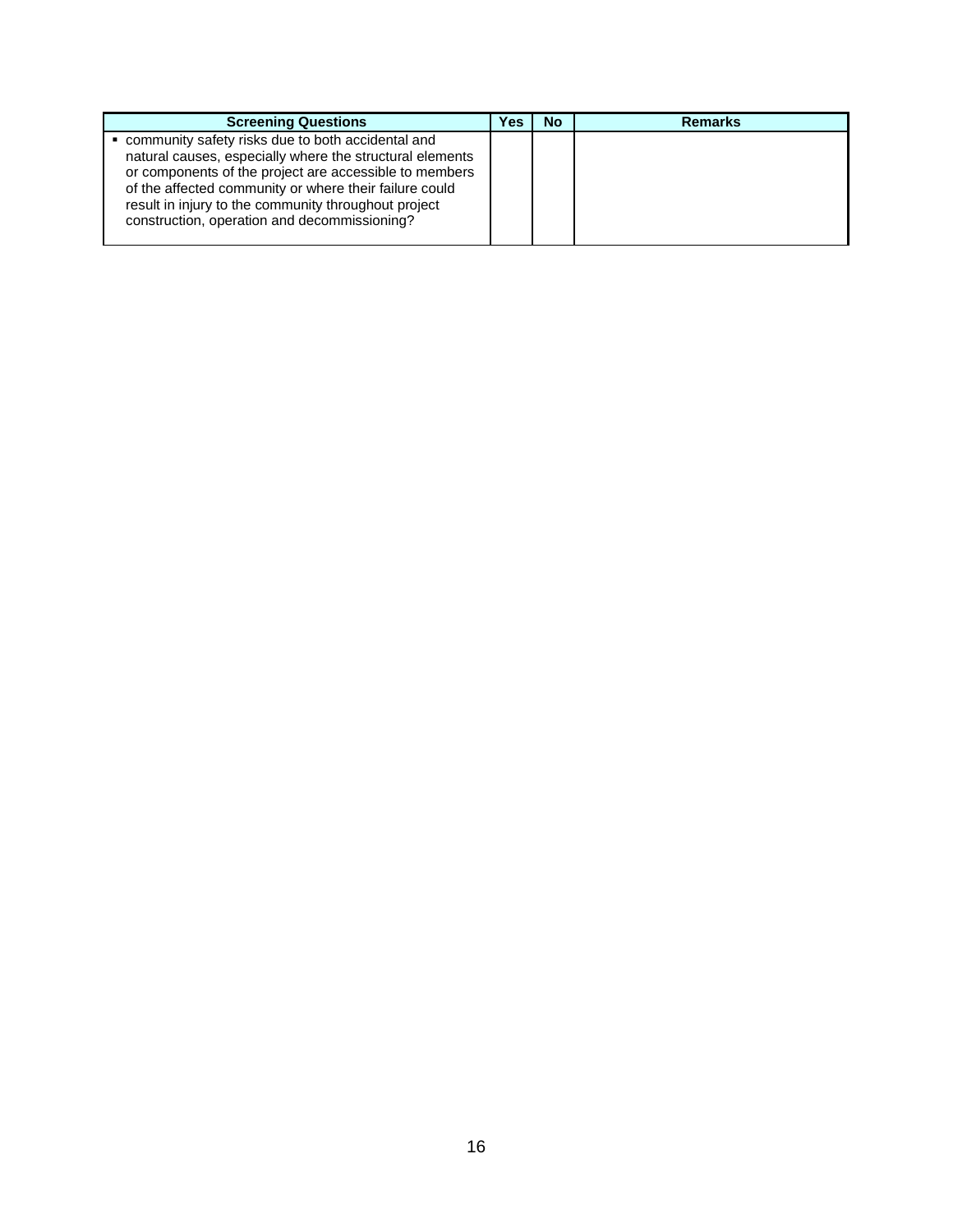# **A Checklist for Preliminary Climate Risk Screening**

**Country/Project Title:**

**Sector:**

#### **Subsector:**

#### **Division/Department:**

| <b>Screening Questions</b> |                                                                          |  | <b>Remarks</b> |
|----------------------------|--------------------------------------------------------------------------|--|----------------|
|                            |                                                                          |  |                |
| <b>Location and Design</b> | Is siting and/or routing of the project (or its components) likely to be |  |                |
| of project                 | affected by climate conditions including extreme weather related         |  |                |
|                            | events such as floods, droughts, storms, landslides?                     |  |                |
|                            | Would the project design (e.g. the clearance for bridges) need to        |  |                |
|                            | consider any hydro-meteorological parameters (e.g., sea-level, peak      |  |                |
|                            | river flow, reliable water level, peak wind speed etc.)?                 |  |                |
| <b>Materials and</b>       | Would weather, current and likely future climate conditions (e.g.        |  |                |
| <b>Maintenance</b>         | prevailing humidity level, temperature contrast between hot summer       |  |                |
|                            | days and cold winter days, exposure to wind and humidity hydro-          |  |                |
|                            | meteorological parameters likely affect the selection of project         |  |                |
|                            | inputs over the life of project outputs (e.g. construction material)?    |  |                |
|                            | Would weather, current and likely future climate conditions, and         |  |                |
|                            | related extreme events likely affect the maintenance (scheduling and     |  |                |
|                            | cost) of project output(s)?                                              |  |                |
| Performance of             | Would weather/climate conditions, and related extreme events likely      |  |                |
| project outputs            | affect the performance (e.g. annual power production) of project         |  |                |
|                            | output(s) (e.g. hydro-power generation facilities) throughout their      |  |                |
|                            | design life time?                                                        |  |                |

Options for answers and corresponding score are provided below:

| Response    | Score |
|-------------|-------|
| Not Likely  |       |
| Likely      |       |
| Very Likely |       |

Responses when added that provide a score of 0 will be considered low risk project. If adding all responses will result to a score of 1-4 and that no score of 2 was given to any single response, the project will be assigned a medium risk category. A total score of 5 or more (which include providing a score of 1 in all responses) or a 2 in any single response, will be categorized as high risk project.

\_\_\_\_\_\_\_\_\_\_\_\_\_\_\_\_\_\_\_\_\_\_\_\_\_\_\_\_\_\_\_\_\_\_\_\_\_\_\_\_\_\_\_\_\_\_\_\_\_\_\_\_\_\_\_\_\_\_\_\_\_\_\_\_\_\_\_\_\_\_\_\_\_\_\_\_\_\_\_\_\_\_\_\_\_\_\_\_\_

**Result of Initial Screening (Low, Medium, High):** 

**Other Comments**:\_\_\_\_\_\_\_\_\_\_\_\_\_\_\_\_\_\_\_\_\_\_\_\_\_\_\_\_\_\_\_\_\_\_\_\_\_\_\_\_\_\_\_\_\_\_\_\_\_\_\_\_\_\_\_\_\_\_\_\_\_\_\_\_\_\_\_\_\_\_\_\_\_\_

**Prepared by:** \_\_\_\_\_\_\_\_\_\_\_\_\_\_\_\_

Tum and the sensible, provide details on the sensitivity of project components to climate conditions, such as how climate parameters are considered in design standards for infrastructure components, how changes in key climate parameters and sea level might affect the siting/routing of project, the selection of construction material and/or scheduling, performances and/or the maintenance cost/scheduling of project outputs.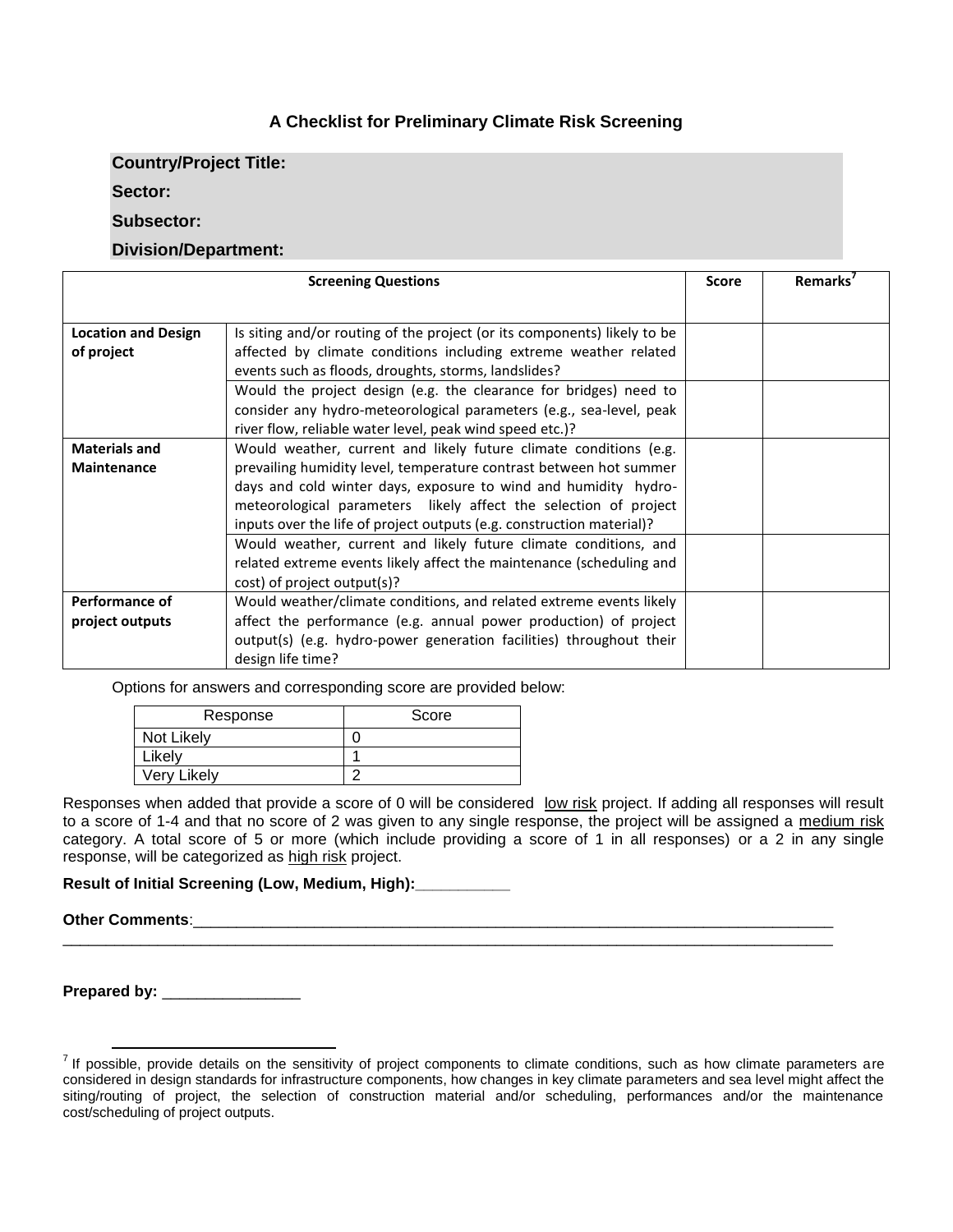# <span id="page-23-0"></span>**APPENDIX B: SOLAR INSTALLATIONS ENVIRONMENTAL ASSESSMENT CHECKLIST**

| <b>Sub-Project Name:</b> |  |
|--------------------------|--|
|                          |  |

**Location:** ------------------------------------- village

Ward No. ------, --------------------------- VDC, ---------------------- District

**Photos of the Sub-project Site:**

| 1.                                                                          | <b>Project Description</b>                                                   |                                   |                                          |               |                             |
|-----------------------------------------------------------------------------|------------------------------------------------------------------------------|-----------------------------------|------------------------------------------|---------------|-----------------------------|
|                                                                             | Total capacity:                                                              | -------- MW                       |                                          |               |                             |
| Solar panels:                                                               | number                                                                       | --------                          |                                          |               |                             |
|                                                                             | capacity/panel -------- Wp                                                   |                                   |                                          |               |                             |
|                                                                             | Transmission line length:                                                    | -------- km                       |                                          |               |                             |
| 2.                                                                          | <b>Project Site</b>                                                          |                                   |                                          |               |                             |
|                                                                             | Total structure footprint: --------- m <sup>2</sup>                          |                                   |                                          |               |                             |
|                                                                             | Transmission line RoW area:                                                  | $------$ m length x 15 m wide RoW |                                          |               | $=$ -------- m <sup>2</sup> |
| Land type:                                                                  |                                                                              | cultivation                       | forest                                   | shrubland     |                             |
|                                                                             |                                                                              | grassland                         | yard                                     | degraded land |                             |
| Ownership:                                                                  |                                                                              | private                           | government                               |               | community                   |
|                                                                             | Protected Area (PA)<br>or PA buffer zone within 2km of project site:         |                                   | yes                                      |               | no                          |
|                                                                             | National or international cultural heritage site within 2km of project site: |                                   |                                          | yes           | no                          |
| If yes, name & describe<br>(distance & location<br>relative to site, etc.): |                                                                              |                                   |                                          |               |                             |
|                                                                             |                                                                              |                                   |                                          |               |                             |
|                                                                             |                                                                              |                                   |                                          |               |                             |
|                                                                             | Other unique values on<br>site or nearby within 2km:                         | primary forest                    | unique / aesthetically valuable landform |               |                             |
|                                                                             |                                                                              | river                             | wetland                                  |               |                             |
|                                                                             |                                                                              | local cultural heritage site      |                                          | other         |                             |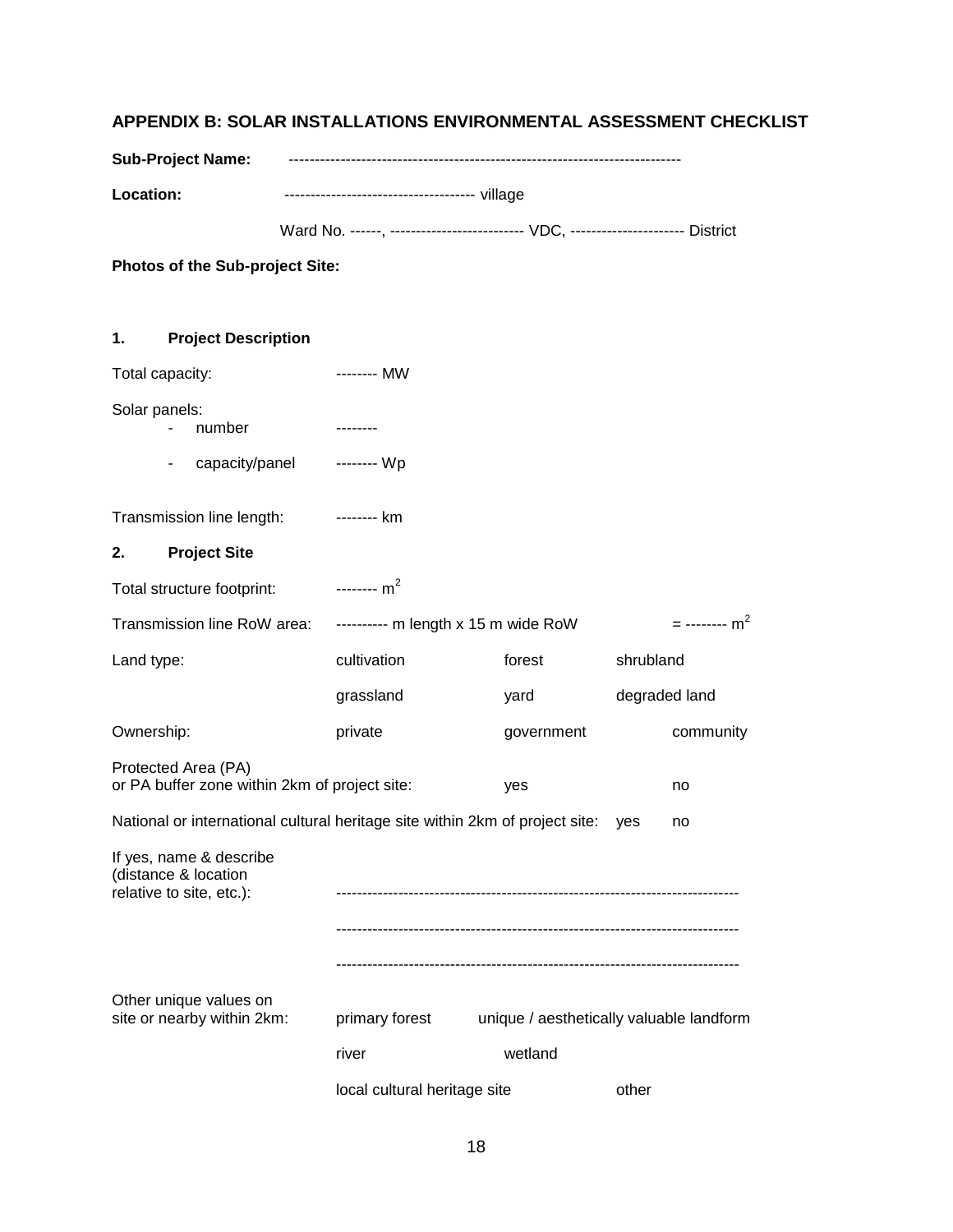|               |   | If yes, name & describe<br>(value, distance & location<br>relative to site, etc.): |               |                                                           |     |     |                  |
|---------------|---|------------------------------------------------------------------------------------|---------------|-----------------------------------------------------------|-----|-----|------------------|
| 3.            |   | <b>Benefits</b>                                                                    |               |                                                           |     |     |                  |
| Power supply: |   | households                                                                         |               |                                                           |     |     |                  |
|               |   | institutions                                                                       | School/s      |                                                           |     |     |                  |
|               |   |                                                                                    | Health post/s |                                                           |     |     |                  |
|               |   | businesses                                                                         |               |                                                           |     |     |                  |
|               |   | (e.g. street lights)                                                               |               |                                                           |     |     |                  |
| 4.            |   | <b>Adverse Impacts</b>                                                             |               |                                                           |     |     |                  |
|               |   | <b>Forest clearance:</b>                                                           |               | ------- $m^2$ for main structures                         |     |     |                  |
|               |   |                                                                                    |               | ------- $m^2$ for distribution line RoW                   |     |     |                  |
|               |   | <b>Distribution Line:</b>                                                          |               | ------- River crossings                                   | yes |     | no               |
|               |   | Any species with high conservation significance to be cleared:                     |               | ------- Distance between properties and distribution line |     | yes | -------- m<br>no |
|               |   | If yes, name species &<br>describe significance:                                   |               |                                                           |     |     |                  |
|               |   |                                                                                    |               |                                                           |     |     |                  |
| Noise:        |   | sound pressure level<br>(background)                                               |               | --------- dB(A)                                           |     |     |                  |
|               |   | closest residence                                                                  |               | --------- m                                               |     |     |                  |
|               | ٠ | residence down wind<br>for part of year                                            |               | yes                                                       | no  |     |                  |
|               |   | estimated max. noise<br>at residence                                               |               | --------- $dB(A)$                                         |     |     |                  |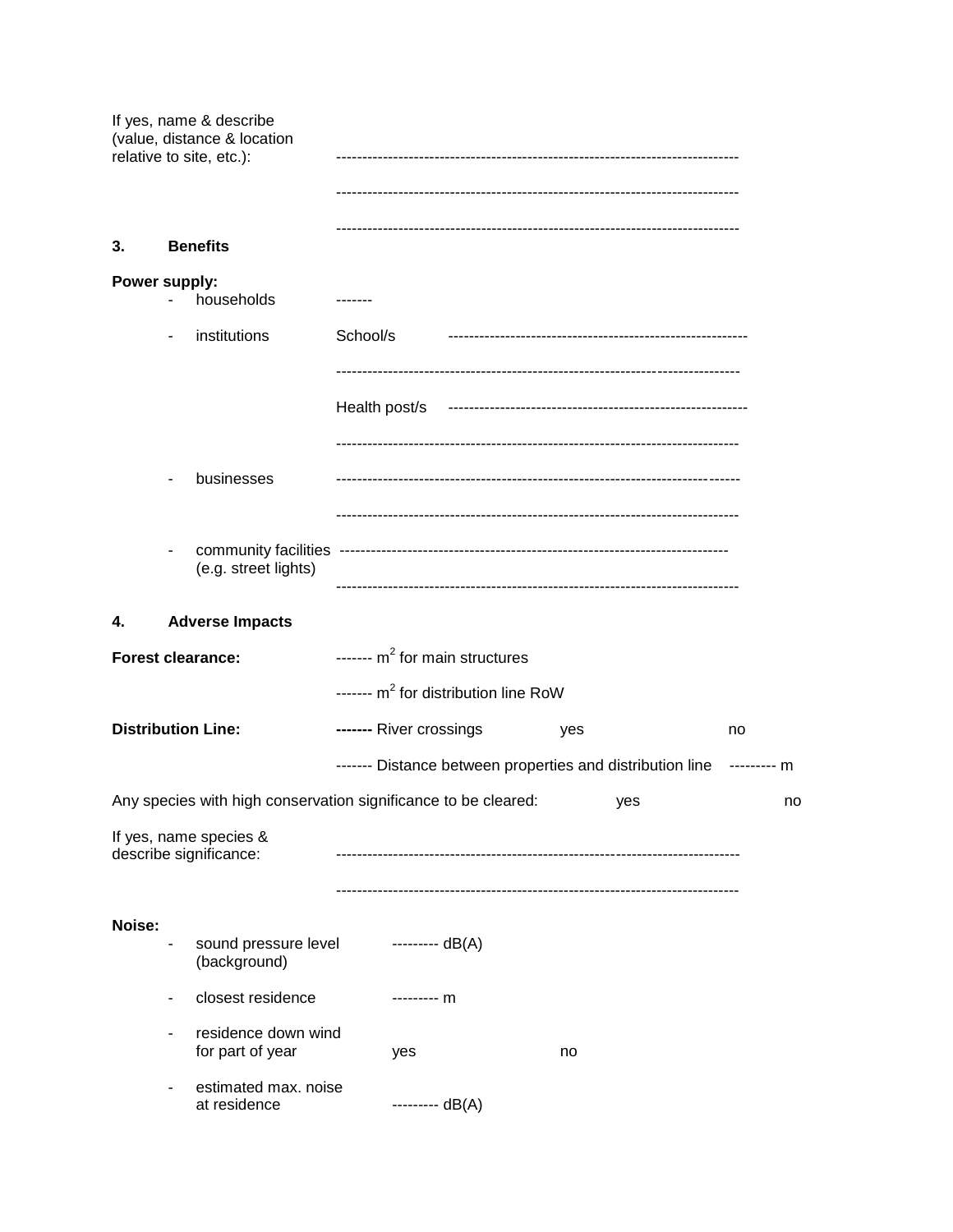#### 5. **Consultation**

**Issues raised:** 

How these issues were addressed: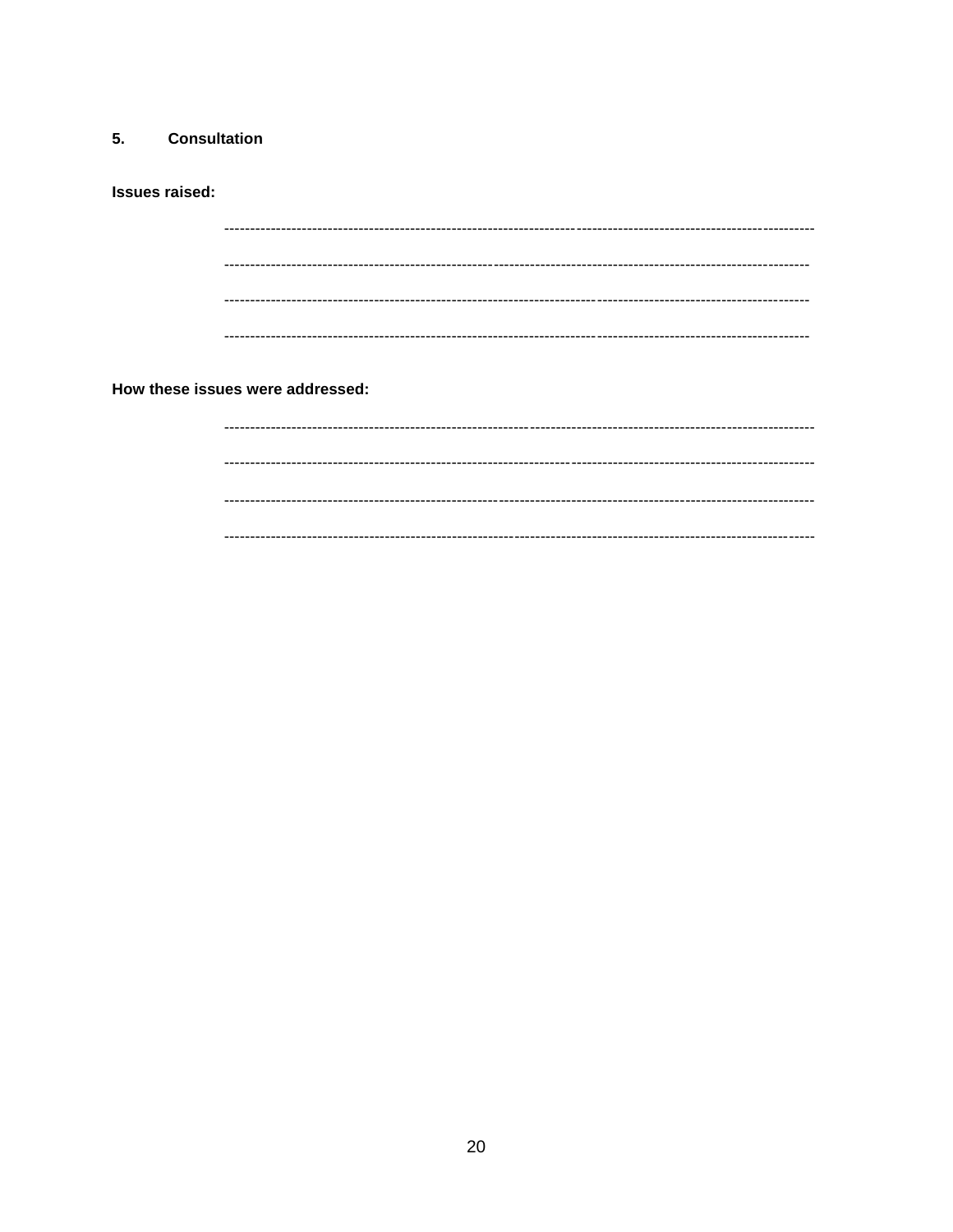# **Appendix C 8**

### **Prohibited Investment Activities List**

The following do not qualify for Asian Development Bank financing:

- (i) production or activities involving harmful or exploitative forms of forced labor $9$  or child labor: $10$
- (ii) production of or trade in any product or activity deemed illegal under host country laws or regulations or international conventions and agreements or subject to international phase-out or bans, such as (a) pharmaceuticals,  $11$  pesticides, and herbicides,  $12$  (b) ozone-depleting substances, $^{13}$  (c) polychlorinated biphenyls<sup>14</sup> and other hazardous chemicals,<sup>15</sup> (d) wildlife or wildlife products regulated under the Convention on International Trade in Endangered Species of Wild Fauna and Flora,<sup>16</sup> and (e) transboundary trade in waste or waste products: $17$
- (iii) production of or trade in weapons and munitions, including paramilitary materials;
- (iv) production of or trade in alcoholic beverages, excluding beer and wine;<sup>18</sup>
- (v) production of or trade in tobacco; $10$
- (vi) gambling, casinos, and equivalent enterprises; $10$
- $(vii)$  production of or trade in radioactive materials,<sup>19</sup> including nuclear reactors and components thereof;
- (viii) production of, trade in, or use of unbounded asbestos fibers; $^{20}$
- (ix) commercial logging operations or the purchase of logging equipment for use in primary tropical moist forests or old-growth forests; and

<sup>14</sup> A group of highly toxic chemicals, polychlorinated biphenyls are likely to be found in oil-filled electrical transformers, capacitors, and switchgear dating from 1950 to 1985.

 8 ADB SPS 2009, Appendix 5, p76.

<sup>&</sup>lt;sup>9</sup> Forced labor means all work or services not voluntarily performed, that is, extracted from individuals under threat of force or penalty.

<sup>&</sup>lt;sup>10</sup> Child labor means the employment of children whose age is below the host country's statutory minimum age of employment or employment of children in contravention of International Labor Organization Convention No. 138 "Minimum Age Convention" (www.ilo.org).

 $11$  A list of pharmaceutical products subject to phaseouts or bans is available at http://www.who.int.

<sup>12</sup> A list of pesticides and herbicides subject to phase-out or bans is available at http://www.pic.int.

<sup>&</sup>lt;sup>13</sup> A list of the chemical compounds that react with and deplete stratospheric ozone resulting in the widely publicized ozone holes is listed in the Montreal Protocol, together with target reduction and phase-out dates. Information is available at http://www.unep.org/ozone/montreal.shtml.

 $15$  A list of hazardous chemicals is available at http://www.pic.int.

<sup>16</sup> A list is available at http://www.cites.org.

<sup>17</sup> As defined by the Basel Convention; see http://www.basel.int.

<sup>&</sup>lt;sup>18</sup>This does not apply to project sponsors who are not substantially involved in these activities. Not substantially involved means that the activity concerned is ancillary to a project sponsor's primary operations.

<sup>&</sup>lt;sup>19</sup>This does not apply to the purchase of medical equipment, quality control (measurement) equipment, and any equipment for which ADB considers the radioactive source to be trivial and adequately shielded.

 $^{20}$ This does not apply to the purchase and use of bonded asbestos cement sheeting where the asbestos content is less than 20%.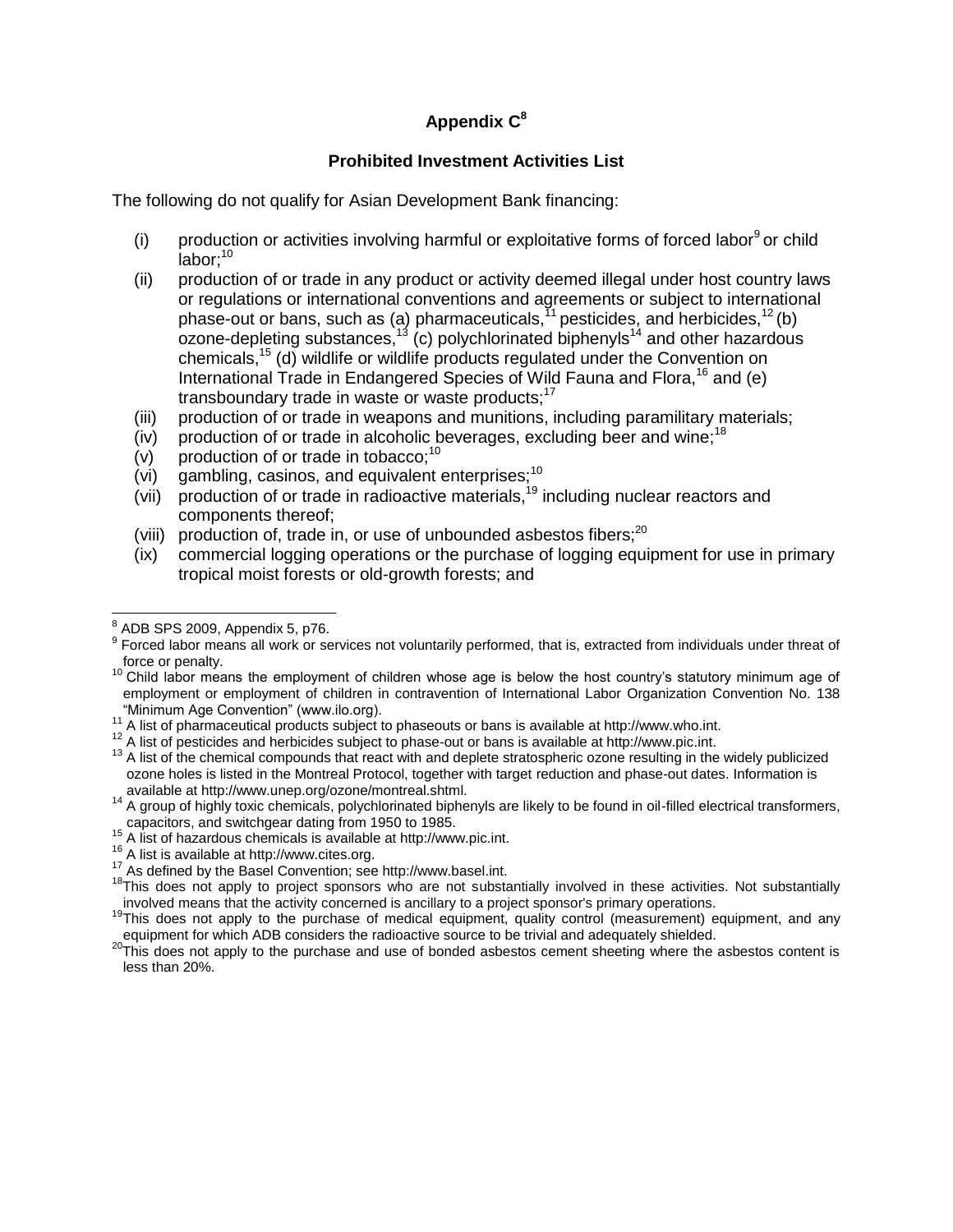(x) marine and coastal fishing practices, such as large-scale pelagic drift net fishing and fine mesh net fishing, harmful to vulnerable and protected species in large numbers and damaging to marine biodiversity and habitats.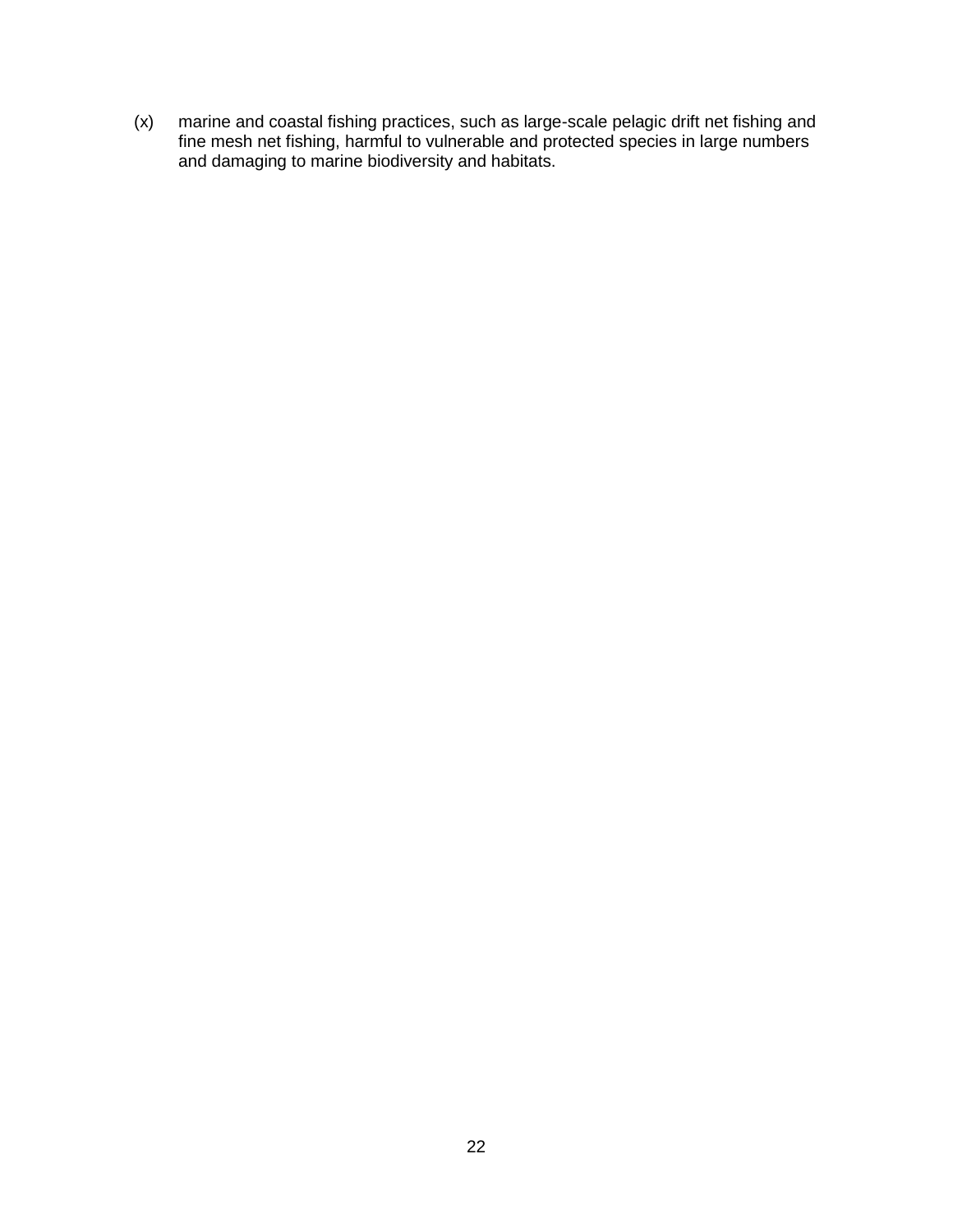| Parameters            | <b>Units</b>           | Averaging time | Concentration max |
|-----------------------|------------------------|----------------|-------------------|
| <b>TSP</b>            | $\mu$ g/m <sup>3</sup> | Annual         |                   |
|                       |                        | 24-hours       | 230               |
| $PM_{10}$             | $\mu$ g/m <sup>3</sup> | Annual         | -                 |
|                       |                        | 24-hours       | 120               |
| <b>Sulfur Dioxide</b> | $\mu$ g/m <sup>3</sup> | Annual         | 50                |
|                       |                        | 24-hours       | 70                |
| Nitrogen Dioxide      | $\mu$ g/m <sup>3</sup> | Annual         | 40                |
|                       |                        | 24-hours       | 80                |
| Carbon Monoxide       | $\mu$ g/m $^3$         | 8 hours        | 10,000            |
| Lead                  | $\mu$ g/m <sup>3</sup> | Annual         | 0.5               |
| <b>Benzene</b>        | $\mu$ g/m <sup>3</sup> | Annual         | 5                 |
| PM <sub>2.5</sub>     | $\mu$ g/m <sup>3</sup> | 24-hours       | 40                |
| Ozone                 | $\mu$ g/m <sup>3</sup> | 8-hours        | 157               |

# **Appendix D National Ambient Air Quality Standard, 2012**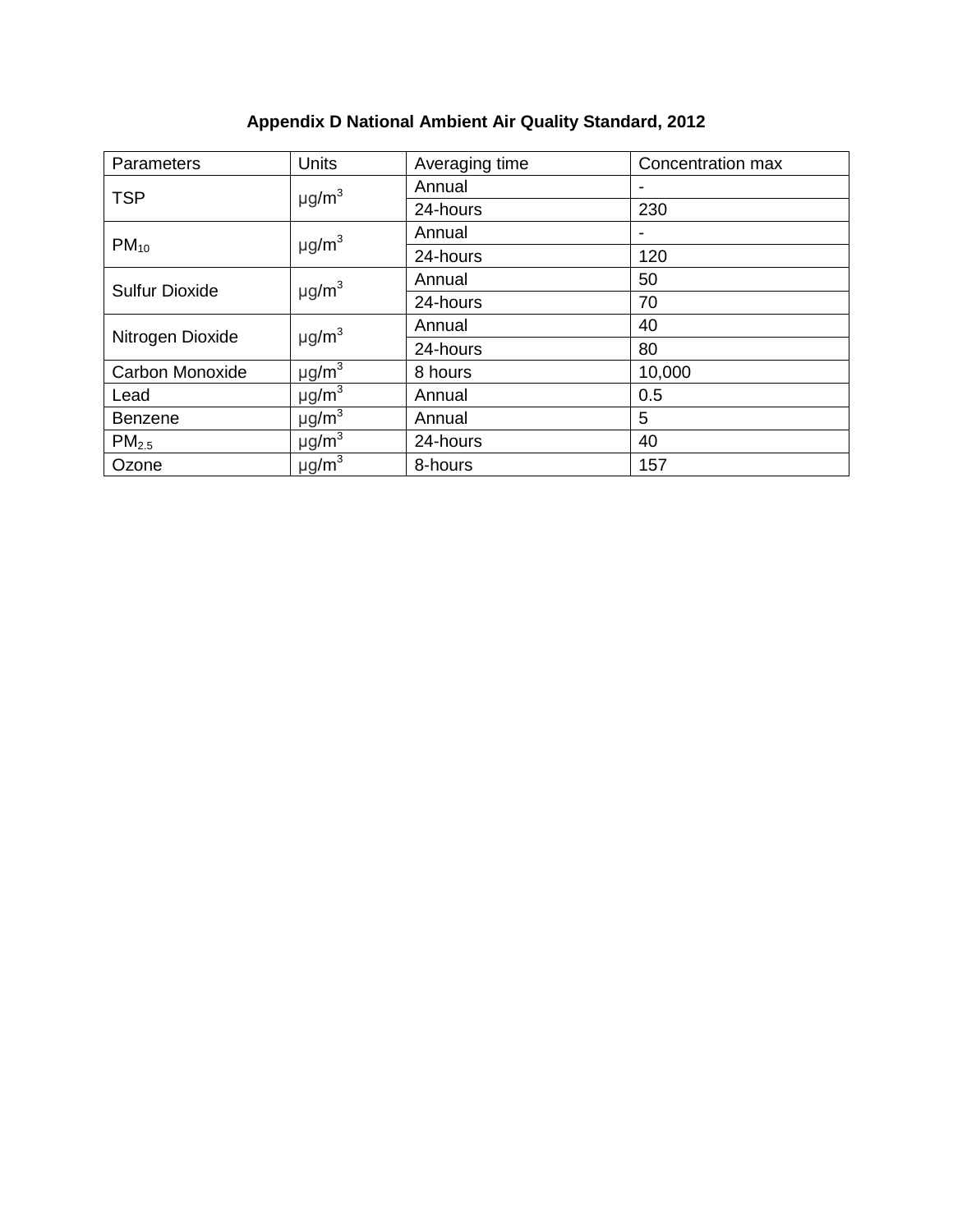#### **Appendix E Sound Quality National Standard, 2012**

Section 62 No 30 Nepal Rajpatra Part 5 Date: 2069/7/13 (2012 Oct 29) Government Of Nepal

Ministry of Environment Science and Technology (Now Changed to Ministry of Population and Environment) Notice 1

GoN in accordance to authority provided by Environmental Protection Regulation 2054 (1997) rule 15 following Noise Standard related National Standard 2069 (2012) is maintained:

| Area                   | Noise level Leq (Decibel) |       |  |
|------------------------|---------------------------|-------|--|
|                        | Day.                      | Night |  |
| <b>Industrial Area</b> | 75                        | 70    |  |
| <b>Commercial Area</b> | 65                        | 55    |  |
| Rural Resd. Area       | 45                        | 40    |  |
| Urban Resd. Area       | 55                        | 50    |  |
| Mixed Resd Area        | 63                        | 55    |  |
| Peaceful Area          | 50                        | 40    |  |

#### A) Noise Level

#### B) Household Utilities Maximum Noise Production Level

| Utilities                   | Maximum Level (Decibel) |
|-----------------------------|-------------------------|
| Water Pump                  | 65                      |
| <b>Entertainment Source</b> | 90                      |
|                             | 70                      |